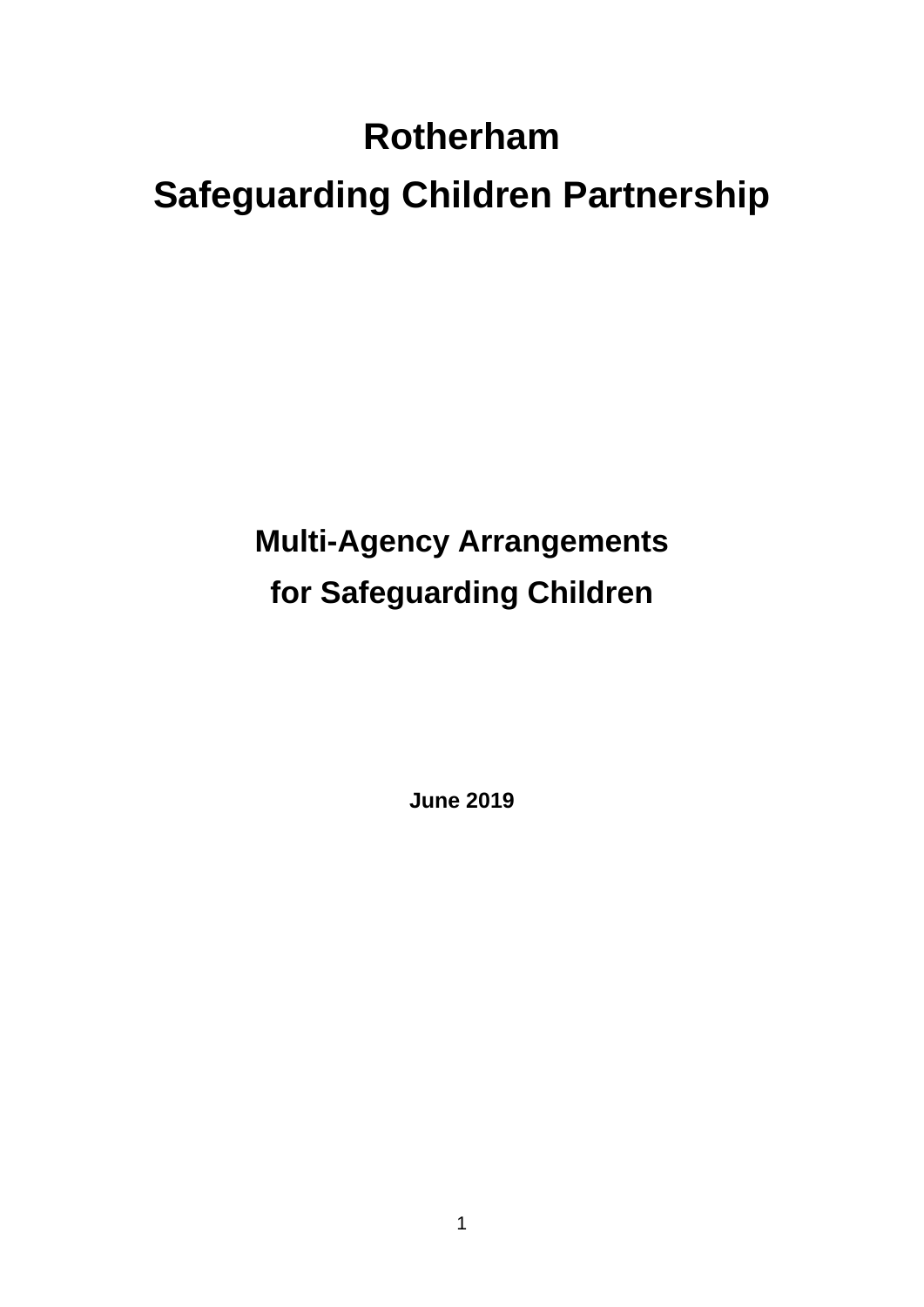## **Contents**

| 1.  |                                                                        |  |
|-----|------------------------------------------------------------------------|--|
| 2.  |                                                                        |  |
| 3.  |                                                                        |  |
| 4.  |                                                                        |  |
| 5.  |                                                                        |  |
| 6.  |                                                                        |  |
| 7.  |                                                                        |  |
| 8.  | Safeguarding Children Partnership membership and responsibilities 11   |  |
| 9.  |                                                                        |  |
| 10. | Multi-agency threshold guidance for help and protection of children 17 |  |
| 11. |                                                                        |  |
| 12. |                                                                        |  |
|     | 12.1                                                                   |  |
|     | 12.2                                                                   |  |
|     | 12.3                                                                   |  |
| 13. |                                                                        |  |
| 14. |                                                                        |  |
| 15. |                                                                        |  |
|     | 15.1                                                                   |  |
| 16. |                                                                        |  |
| 17. |                                                                        |  |
| 18. |                                                                        |  |
| 19. |                                                                        |  |
| 20. |                                                                        |  |
| 21. |                                                                        |  |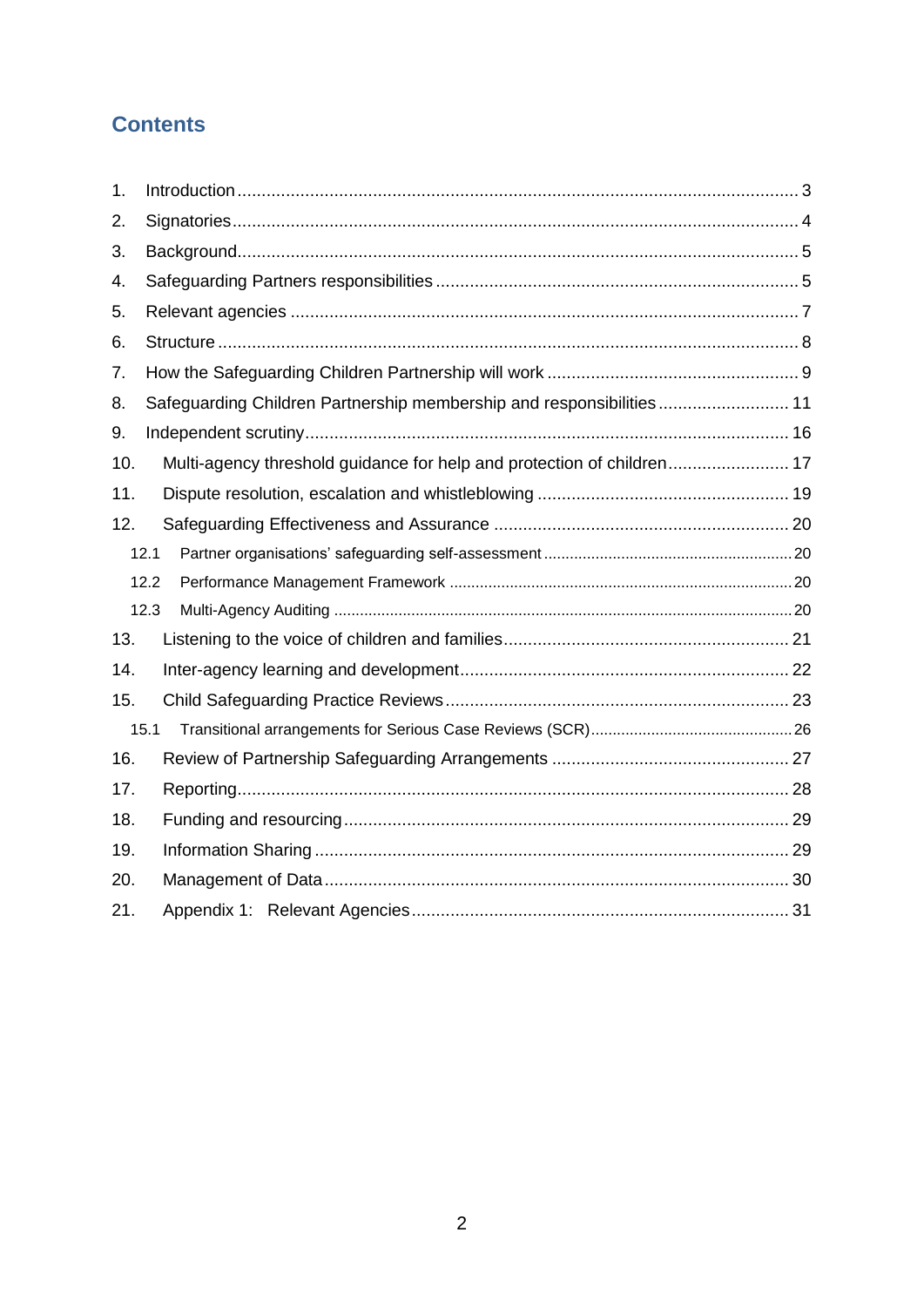## <span id="page-2-0"></span>**1. Introduction**

Welcome to the new Rotherham Multi-Agency Arrangements for Safeguarding Children which are established in accordance with the Children and Social Work Act 2017 and Working Together to Safeguard Children 2018.

In this document we have set out the way in which partners in Rotherham will work together to identify the needs of children in Rotherham and to provide children with the help and protection they require.

There have been very significant improvements in the ways in which partners work together to protect children in Rotherham since 2014. The three statutory partners and the wider partnership of local agencies and organisations within Rotherham are committed to building on the progress already made and to securing further improvements that will ensure that children and families are given help as early as possible and are protected effectively when they need to be.

We will:

- Work together and with the wider partnership to safeguard children in Rotherham
- Ensure that the partnership demonstrates openness and transparency in all its work
- Work with children and families to make sure our services are responsive to their needs
- Keep a strong oversight of performance and safeguarding practice to provide high levels of assurance
- Ensure that we allocate adequate resources and expertise to fulfil our responsibilities
- Keep a continued focus on learning and improvement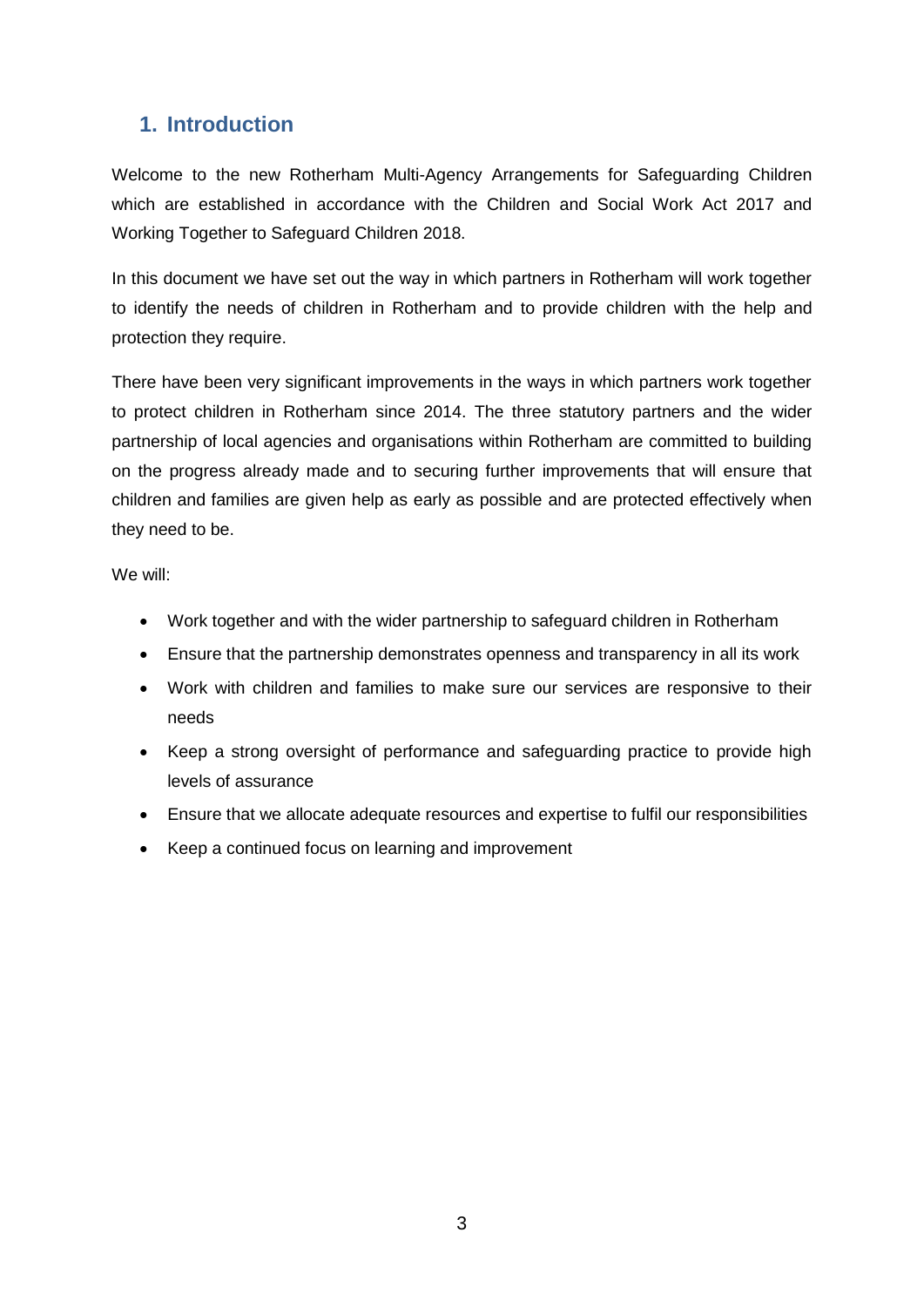## <span id="page-3-0"></span>**2. Signatories**



**Chris Edwards**, Chief Officer, NHS Rotherham Clinical Commissioning Group

Adisandes.

Date: …………………….



**Sharon Kemp**, Chief Executive, Rotherham Metropolitan Borough Council

Jac Kanp.

Date: ………………….



**Tim Forber**, Assistant Chief Constable, South Yorkshire Police

Date: ………………….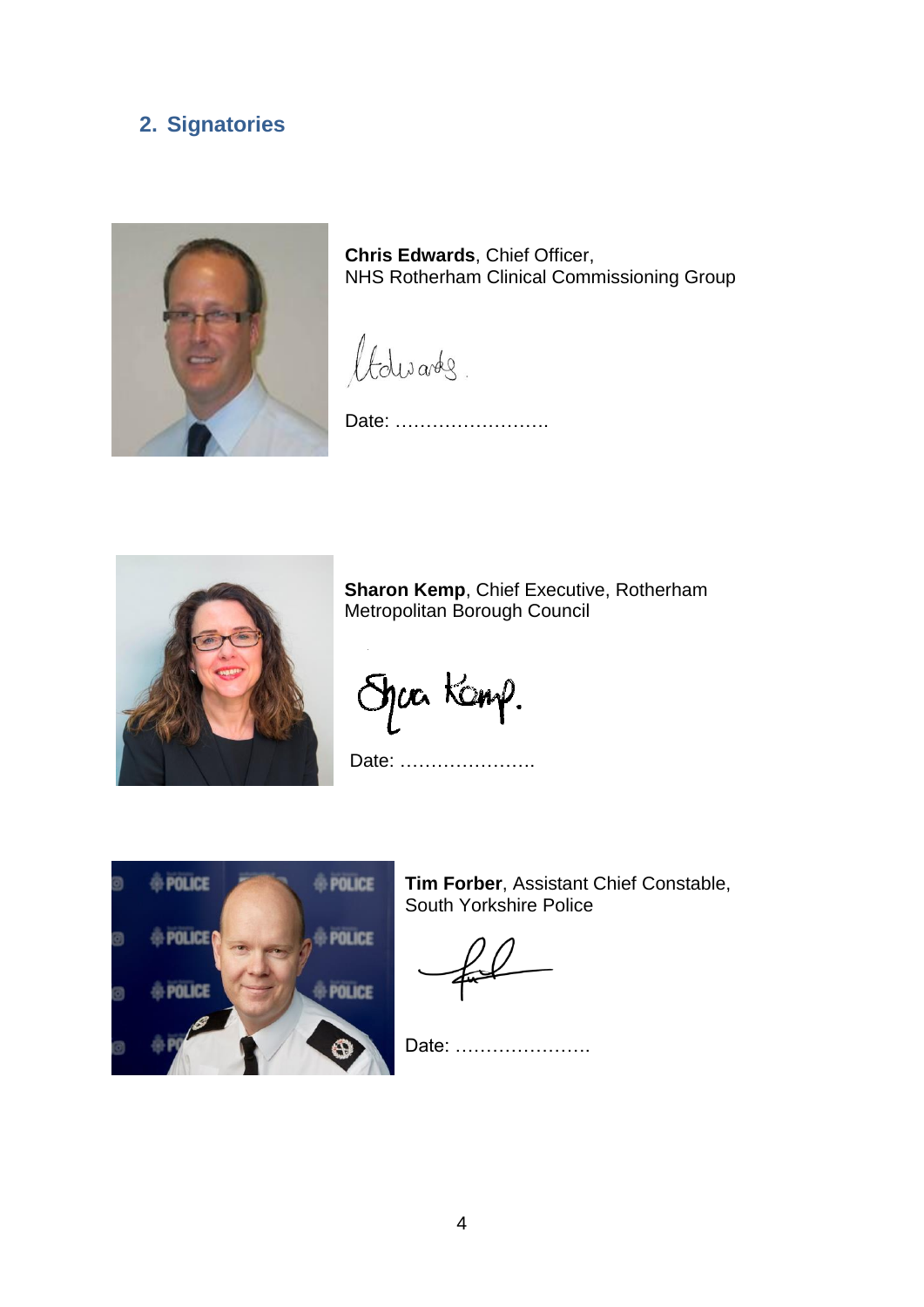## <span id="page-4-0"></span>**3. Background**

The Children Act 2004, as amended by the Children and Social Work Act 2017, requires that the three safeguarding partners (Local Authorities, Clinical Commissioning Groups and Chief Officers of Police), make arrangements to work in partnership together along with relevant agencies to safeguard and promote the welfare of children in the area.

Working Together to Safeguard Children (2018), is the statutory guidance which outlines what the responsibilities of safeguarding partners are, delivered through the new safeguarding arrangements. This includes a shared accountability between the three key partners, the requirement to have independent scrutiny and the transition from Serious Case Reviews to Child Safeguarding Practice Reviews.

The three key partners must publish their arrangements by June 2019 and implementation of those arrangements must be effected by September 2019. Transitional guidance has also been published to set out the change from the Local Safeguarding Children Board (LSCB) to the new safeguarding children arrangements, which includes new accountability arrangements for Child Death Reviews and the move away from Serious Case Reviews.

### <span id="page-4-1"></span>**4. Safeguarding Partners responsibilities**

The safeguarding partners in Rotherham are:

- **NHS Rotherham Clinical Commissioning Group**
- **Rotherham Metropolitan Borough Council**
- **South Yorkshire Police**

The geographic area for which the safeguarding partners have safeguarding responsibilities is the Rotherham Local Authority area. The NHS services in the area consist of the NHS Rotherham Clinical Commissioning Group, the Rotherham Foundation NHS Trust, and the Rotherham, Doncaster and South Humber NHS Trust. The Police force for the area is South Yorkshire Police.

The plan for Rotherham recognises the importance of strong leadership for the new arrangements to be effective in bringing together the various organisations and agencies and the lead representative from each of the three safeguarding partners will play an active role at all levels of the new arrangements.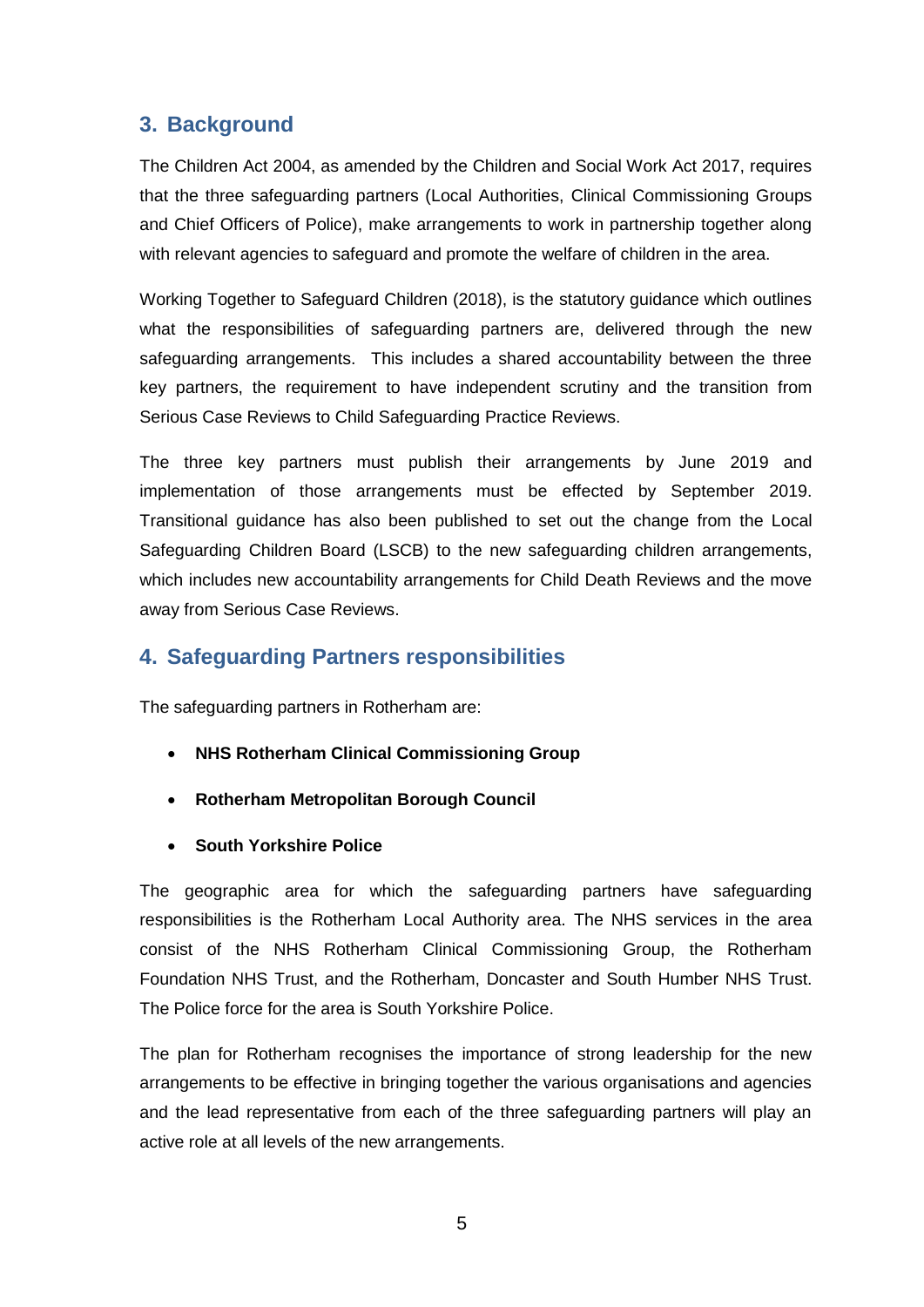The key responsibilities of the safeguarding partners are to:

- Ensure that there is a shared responsibility between organisations and agencies to safeguard and promote the welfare of all children in a local area.
- Agree on ways to co-ordinate their safeguarding services.
- Act as a strategic leadership group in supporting and engaging others.
- Implement local and national learning including from serious child safeguarding incidents.
- Achieve the best possible outcomes for children and families ensuring they receive targeted services that meet their needs in a co-ordinated way.

The purpose of these local arrangements is to support and enable local organisations and agencies to work together in a system where:

- Children are safeguarded and their welfare promoted
- Partner organisations and agencies collaborate, share and co-own the vision for how to achieve improved outcomes for vulnerable children
- Organisations and agencies challenge appropriately and hold one another to account effectively
- There is early identification and analysis of new safeguarding issues and emerging threats
- Learning is promoted and embedded in a way that local services for children and families can become more reflective and implement changes to practice
- Information is shared effectively to facilitate more accurate and timely decision making for children and families

In order to work together effectively, the safeguarding partners with other local organisations and agencies will develop processes that:

 Facilitate and drive action beyond usual institutional and agency constraints and boundaries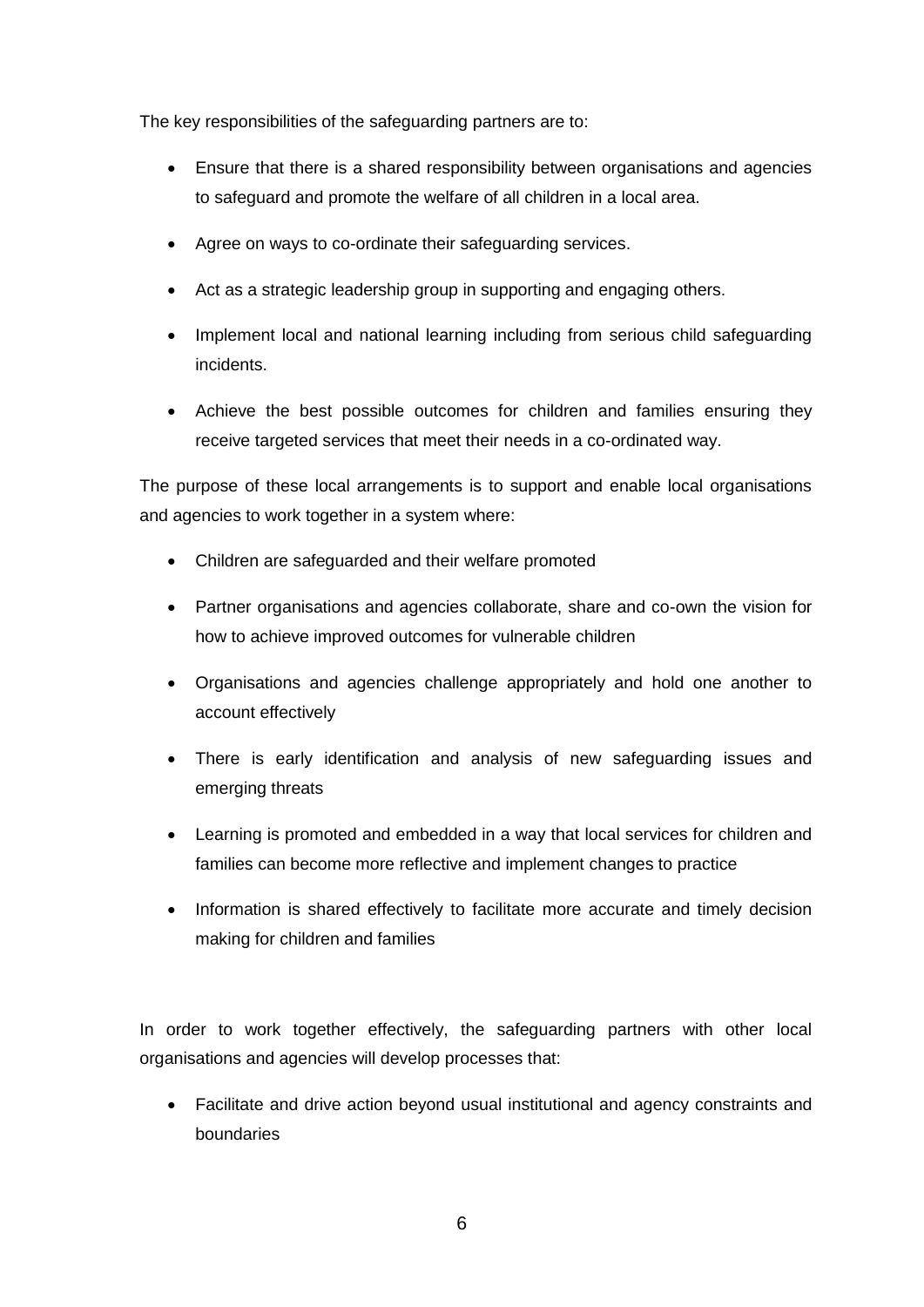- Ensure the effective protection of children is founded on practitioners developing lasting and trusting relationships with children and their families
- To be effective, these arrangements must link to other strategic partnership work happening locally to support children and families. In Rotherham we have regular meetings that bring together the chairs of the children's and adults' safeguarding boards, the chair of the health and wellbeing board, the chair of the children and young people's transformation board and the chair of the safer Rotherham partnership. These meetings, supported by the business units for the various boards, ensure that priorities and business plans are shared and aligned.

#### <span id="page-6-0"></span>**5. Relevant agencies**

Relevant agencies are those organisations and agencies whose involvement the safeguarding partners consider is required to safeguard and promote the welfare of local children. Strong, effective multi-agency arrangements are ones that are responsive to local circumstances and engage the right people. For local arrangements to be effective, they will engage organisations and agencies that can work in a collaborative way to provide targeted support to children and families as appropriate. This approach requires flexibility to enable joint identification of, and response to, existing and emerging needs, and to agree priorities to improve outcomes for children. Every agency is able to participate across the partnership safeguarding arrangements as can be seen in section 8 and are aware of their responsibilities within the arrangements. The relevant agencies include all Educational Establishments, NHS Trusts, Private and Voluntary Sector providers of services in Rotherham.

All applications to register a children's home in the Rotherham local authority area must undertake a location assessment in accordance with the Children's Homes (England) Regulation 2015. In addition, all children's homes in the area will be required, as part of the local safeguarding assurance framework, to undertake a safeguarding selfassessment once every 2 years.

A comprehensive list of the relevant agencies can be found at Appendix 1.

These agencies and organisations are statutorily required to act in accordance with these arrangements (Working Together 2018, Chapter 3, paragraph 19 and Children Act 2004 section 16G).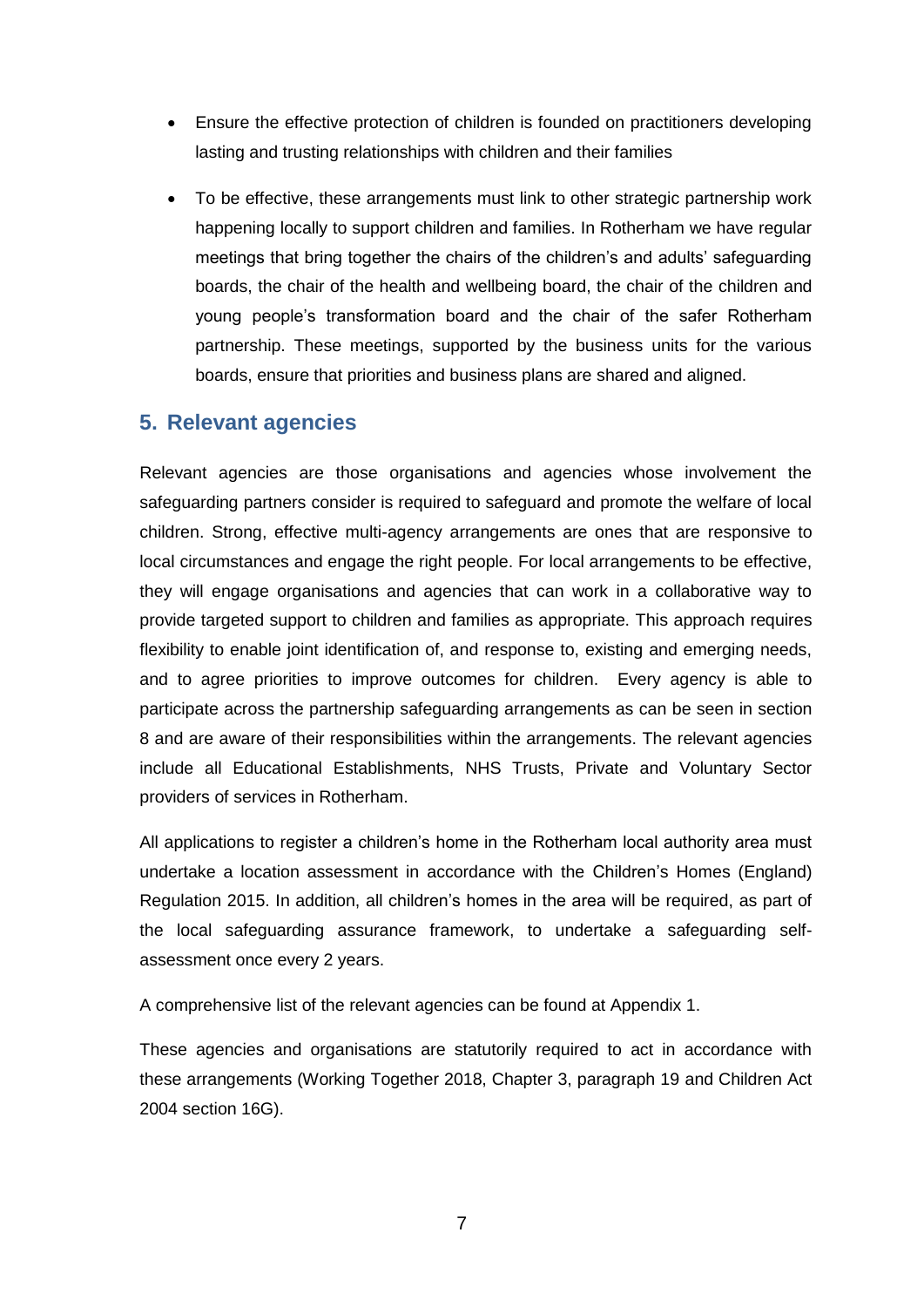#### **6. Structure**

<span id="page-7-0"></span>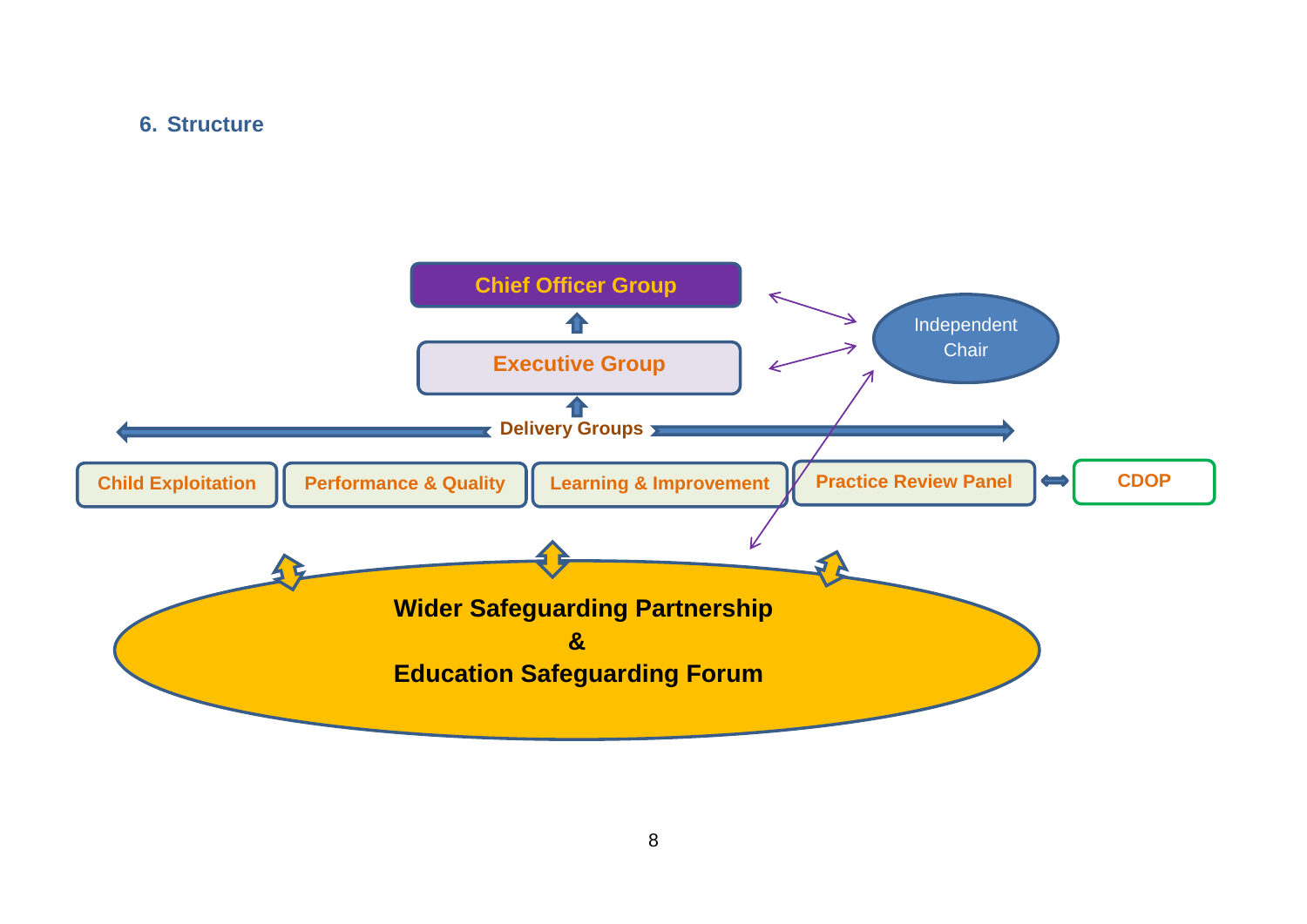#### <span id="page-8-0"></span>**7. How the Safeguarding Children Partnership will work**

The Chief Officer Group will meet twice annually to provide strategic oversight and will agree the local vision and priorities for safeguarding children in Rotherham. It will ensure that there are strategic links with other partnership boards in relation to safeguarding children and will be the mechanism for escalation of safeguarding issues or risks from the Executive Group and the Independent Chair. The Chief Officer Group will also agree the funding and resourcing arrangements for the partnership and will agree and publish reports, at least annually, on the effectiveness of local safeguarding arrangements.

The Executive Group will meet every two months and will analyse emerging and current safeguarding issues to advise the Chief Officers on priorities. It will ensure that the local safeguarding arrangements are compliant with statutory guidance and meet local need, setting out the priorities within the Business Plan. The Executive Group will receive regular reports on the progress of the Business Plan, providing challenge to the Delivery Groups, and manage a risk log in relation to key aspects of safeguarding, overseeing escalations and managing dispute resolution. It will ensure that the Delivery Groups are supported by the required partnership representation and will set and monitor the budget in accordance with the business plan.

The Delivery Groups will each meet at a frequency needed to deliver the objectives in the business plan and this, along with their responsibilities, will be set out in their respective terms of reference. Each Delivery Group will develop a work plan aligned to the Business Plan and will report to the Executive Group on progress, highlighting key achievements, risks or issues. The frequency of reporting will be determined by the Executive Group. The Delivery Groups will need to work closely with one another and will, if the need arises, initiate task and finish groups which draw on expertise from across the partnership.

The Wider Partnership will meet 3 times annually as a minimum. It will operate on a conference or workshop style in order to fully engage the wider partnership in Rotherham, taking account of different perspectives on key priorities and emerging issues. Participation of agencies will be proactive and tailored to particular themes or issues and organisations from across the Wider Partnership will be encouraged to bring their knowledge and expertise to both these meetings and also to participate in relevant Delivery Groups.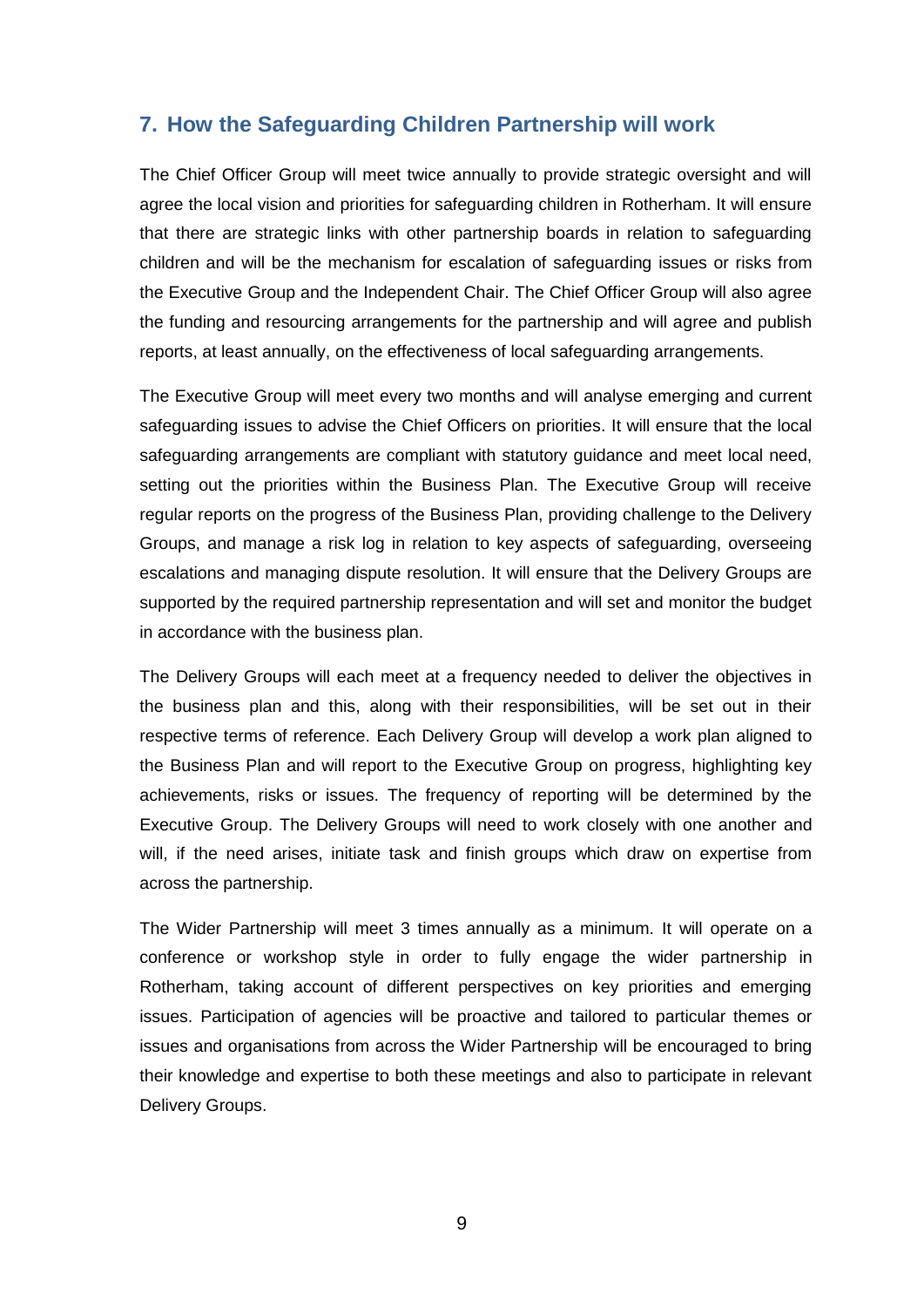The Education Safeguarding Forum will meet on a termly basis. It is a forum where safeguarding leads from schools, early years and other educational settings can engage in topical discussion and information sharing in relation to statutory safeguarding responsibilities, key priorities and emerging themes. It is also an opportunity to listen to an educational perspective on safeguarding issues within the system and an opportunity to disseminate key messages and best practice. Risks and issues will be reported to the Executive Group and the relevant Delivery Groups.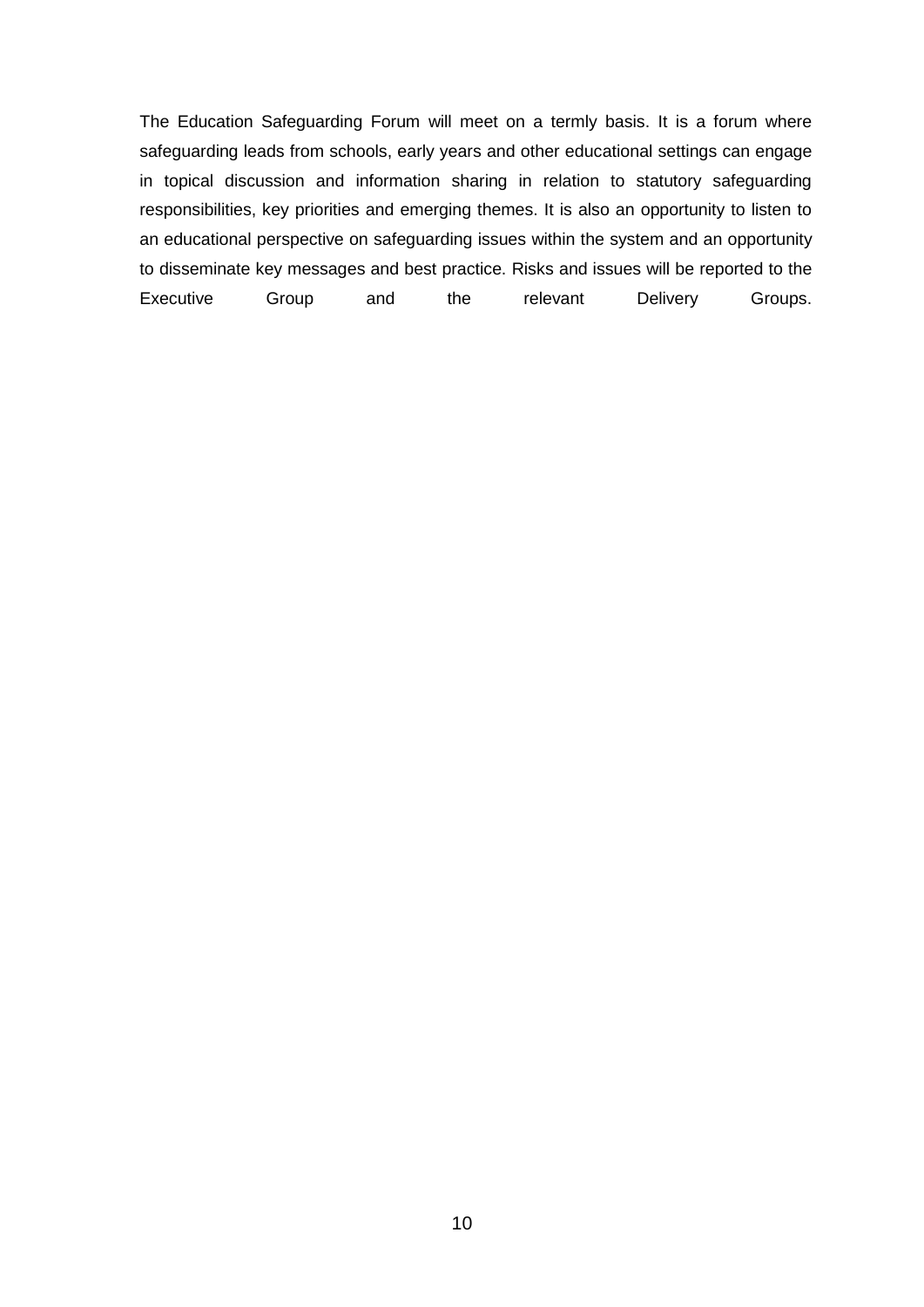# <span id="page-10-0"></span>**8. Safeguarding Children Partnership membership and responsibilities**

| <b>Chief Officer Group: Frequency x 2 annually</b>                                                                                                                                                                                                                                                                                                                                                                             |                                                                                                                                                                                                                                                                                                                                                                                                                                                                                                                                                                                                 |  |  |  |  |
|--------------------------------------------------------------------------------------------------------------------------------------------------------------------------------------------------------------------------------------------------------------------------------------------------------------------------------------------------------------------------------------------------------------------------------|-------------------------------------------------------------------------------------------------------------------------------------------------------------------------------------------------------------------------------------------------------------------------------------------------------------------------------------------------------------------------------------------------------------------------------------------------------------------------------------------------------------------------------------------------------------------------------------------------|--|--|--|--|
| <b>Membership</b>                                                                                                                                                                                                                                                                                                                                                                                                              | <b>Key Responsibilities</b>                                                                                                                                                                                                                                                                                                                                                                                                                                                                                                                                                                     |  |  |  |  |
| Independent Chair                                                                                                                                                                                                                                                                                                                                                                                                              | Approves the local safeguarding arrangements to meet<br>$\bullet$<br>statutory requirements and local need.                                                                                                                                                                                                                                                                                                                                                                                                                                                                                     |  |  |  |  |
| <b>Chief Executive (Rotherham</b><br>Metropolitan Borough Council)<br>Chief Officer (NHS Rotherham<br>Clinical Commissioning Group)<br><b>Assistant Chief Constable</b><br>(South Yorkshire Police)<br>Lead Member for Children's<br>Services (Participating<br>Observer) Rotherham<br>Metropolitan Borough Council<br>Representative from Office of<br>South Yorkshire Police and<br>Crime Commissioner (for<br>budget items) | Approves the local vision and priorities for safeguarding<br>children.<br>Is accountable for the effectiveness of the arrangements in<br>$\bullet$<br>the local area.<br>Approves the funding and resourcing arrangements for the<br>safeguarding partnership.<br>Ensures strategic link with other partnership boards in<br>relation to safeguarding children.<br>Mechanism for escalation and resolution of relevant issues<br>٠<br>from Executive Group/Independent Chair.<br>Approves and publishes reports, at least annually, on the<br>effectiveness of local safeguarding arrangements. |  |  |  |  |
| Others in attendance as<br>required                                                                                                                                                                                                                                                                                                                                                                                            | The Chief Officer Group will meet twice annually.                                                                                                                                                                                                                                                                                                                                                                                                                                                                                                                                               |  |  |  |  |
|                                                                                                                                                                                                                                                                                                                                                                                                                                | The Independent Chair will chair the Chief Officer Group.                                                                                                                                                                                                                                                                                                                                                                                                                                                                                                                                       |  |  |  |  |
|                                                                                                                                                                                                                                                                                                                                                                                                                                | Should the lead representatives delegate their functions they<br>remain accountable for any actions or decisions taken on behalf<br>of their agency. If delegated, it is the responsibility of the lead<br>representative to identify and nominate a senior officer in their<br>agency to have responsibility and authority for ensuring full<br>participation with these arrangements.                                                                                                                                                                                                         |  |  |  |  |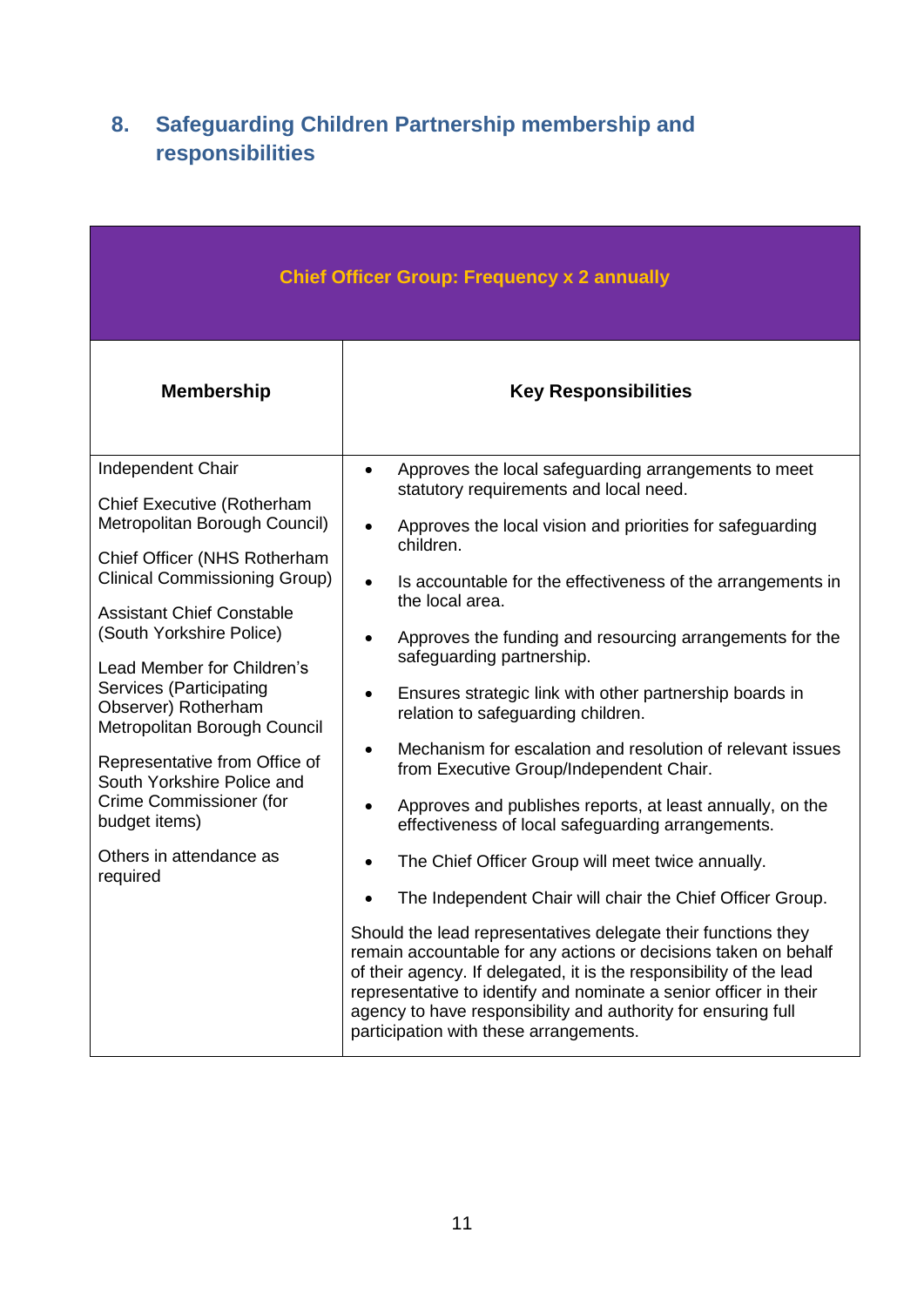| <b>Key Responsibilities</b><br><b>Membership</b><br>Independent Chair<br>Analyse emerging and current safeguarding issues to<br>$\bullet$<br>advise Chief Officers on priorities.<br>Director of Children's Services<br>(Rotherham Metropolitan<br>Ensure that the local safeguarding arrangements are<br>٠<br>Borough Council)<br>compliant with statutory guidance and meet local need -<br>sets the local vision and priorities.<br>Chief Nurse (Rotherham<br><b>Clinical Commissioning Group)</b><br>Receives reports on the progress of the business plan and<br>$\bullet$<br>its impact, issues of concern and new and emerging issues<br><b>Chief Superintendent - District</b><br><b>Commander (South Yorkshire</b><br>Manages a risk log in relation to key aspects of<br>Police)<br>safeguarding and oversees escalation and dispute<br>resolution<br>Chief Nurse (The Rotherham<br><b>Foundation NHS Trust)</b><br>Develops and ensures the delivery of the safeguarding<br>$\bullet$<br>partnership business plan<br>Chief Nurse (Rotherham<br>Doncaster and South Humber<br>Develops and oversees the production of a public report, at<br>$\bullet$<br><b>NHS Trust)</b><br>least annually<br>Assistant Director,<br>Ensures delivery groups are supported by the required<br>Safeguarding (Rotherham<br>partnership representation<br>Metropolitan Borough Council)<br>Provides detailed monitoring and challenge of the delivery<br>٠<br>Designated Nurse - Nurse<br>groups activity against the objectives in the business plan<br>Consultant (Rotherham<br><b>Clinical Commissioning Group)</b><br>Receives updates from and has a mechanism to raise<br>$\bullet$<br>issues with the local Channel Panel, MAPPA Board, Local<br><b>Business Manager (Advisor)</b><br>Family Justice Board.<br>Others in attendance as<br>Sets and monitors the budget in accordance with the<br>required<br>business plan<br>Should the lead representatives delegate their functions they<br>remain accountable for any actions or decisions taken on behalf<br>of their agency. If delegated, it is the responsibility of the lead<br>representative to identify and nominate a senior officer in their<br>agency to have responsibility and authority for ensuring full |
|-------------------------------------------------------------------------------------------------------------------------------------------------------------------------------------------------------------------------------------------------------------------------------------------------------------------------------------------------------------------------------------------------------------------------------------------------------------------------------------------------------------------------------------------------------------------------------------------------------------------------------------------------------------------------------------------------------------------------------------------------------------------------------------------------------------------------------------------------------------------------------------------------------------------------------------------------------------------------------------------------------------------------------------------------------------------------------------------------------------------------------------------------------------------------------------------------------------------------------------------------------------------------------------------------------------------------------------------------------------------------------------------------------------------------------------------------------------------------------------------------------------------------------------------------------------------------------------------------------------------------------------------------------------------------------------------------------------------------------------------------------------------------------------------------------------------------------------------------------------------------------------------------------------------------------------------------------------------------------------------------------------------------------------------------------------------------------------------------------------------------------------------------------------------------------------------------------------------------------------------------------------------------------|
|                                                                                                                                                                                                                                                                                                                                                                                                                                                                                                                                                                                                                                                                                                                                                                                                                                                                                                                                                                                                                                                                                                                                                                                                                                                                                                                                                                                                                                                                                                                                                                                                                                                                                                                                                                                                                                                                                                                                                                                                                                                                                                                                                                                                                                                                               |
| participation with these arrangements.                                                                                                                                                                                                                                                                                                                                                                                                                                                                                                                                                                                                                                                                                                                                                                                                                                                                                                                                                                                                                                                                                                                                                                                                                                                                                                                                                                                                                                                                                                                                                                                                                                                                                                                                                                                                                                                                                                                                                                                                                                                                                                                                                                                                                                        |

r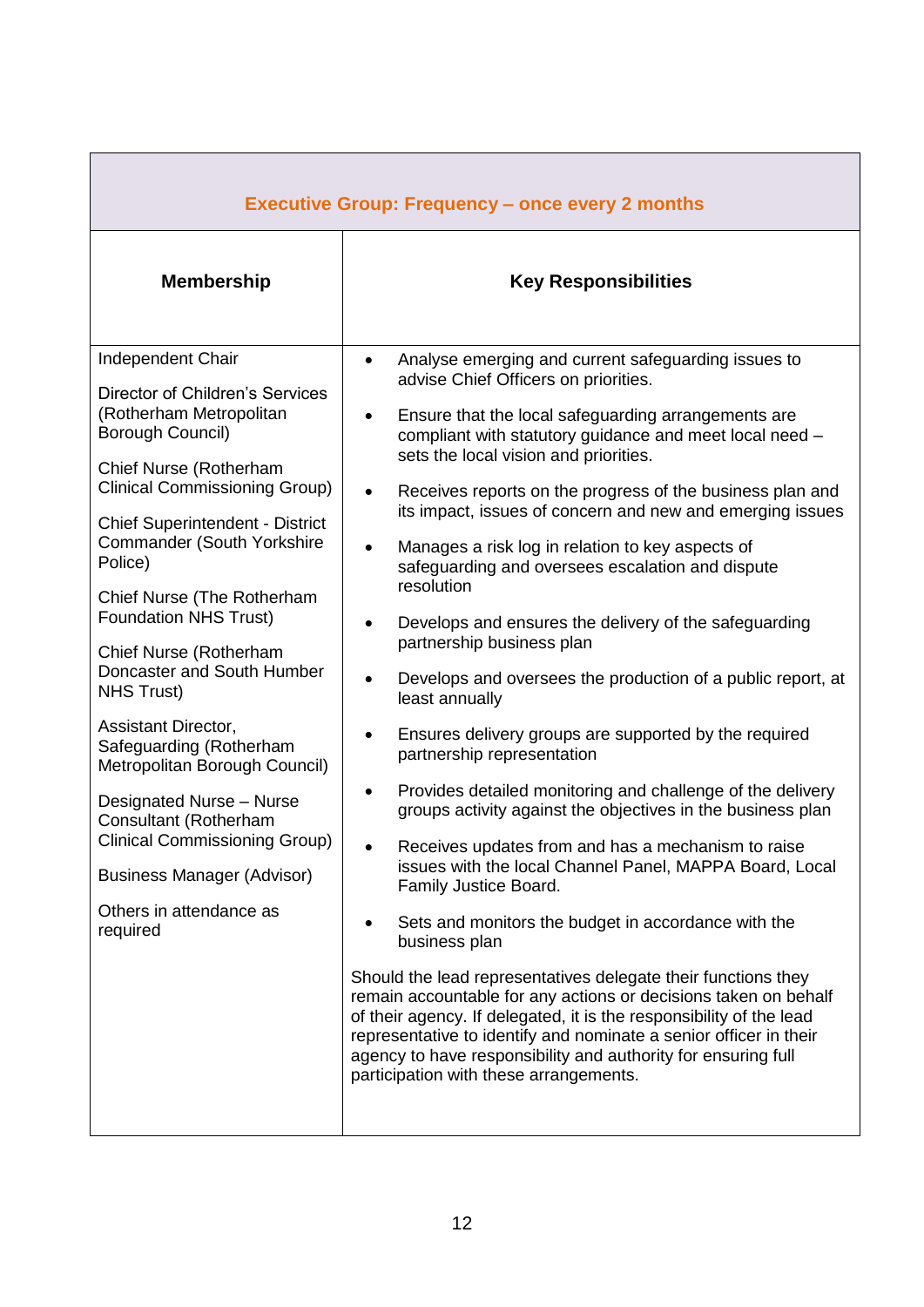| <b>Delivery Groups: Frequency (see below)</b>                                                                                                                                                        |                                                                                                                                                                                                                                                                                                                                                                                                                                                                                                                                                                                      |  |  |  |  |
|------------------------------------------------------------------------------------------------------------------------------------------------------------------------------------------------------|--------------------------------------------------------------------------------------------------------------------------------------------------------------------------------------------------------------------------------------------------------------------------------------------------------------------------------------------------------------------------------------------------------------------------------------------------------------------------------------------------------------------------------------------------------------------------------------|--|--|--|--|
| <b>Membership</b>                                                                                                                                                                                    | <b>Key Responsibilities</b>                                                                                                                                                                                                                                                                                                                                                                                                                                                                                                                                                          |  |  |  |  |
| Membership and frequency<br>of meeting of each Delivery<br>Group is defined in its Terms<br>of Reference and is drawn<br>from the three safeguarding<br>partners and across the wider<br>partnership | <b>Child Safeguarding Practice Review Panel (monthly)</b><br>• Consideration of Serious Safeguarding Cases (Rapid<br>Reviews) and recommendation to Independent Chair<br>Assurance Group for Local Safeguarding Practice<br><b>Reviews</b><br>Development of Recommendations and Action Plans<br>$\bullet$<br>arising from cases                                                                                                                                                                                                                                                     |  |  |  |  |
|                                                                                                                                                                                                      | Performance and Quality Delivery Group (6 weekly)<br>Multi-Agency Auditing of safeguarding practice.<br>• Development of partnership Performance Management<br>Framework and challenge within the partnership.<br>Safeguarding Assurance for organisations S11, S175<br>$\bullet$<br>(schools), Voluntary & Com Sector safeguarding self-<br>assessment.<br>• Receive findings from cases reviewed at the Practice<br>Standards Group.                                                                                                                                               |  |  |  |  |
|                                                                                                                                                                                                      | <b>Child Exploitation Delivery Group (quarterly)</b><br>Development of responses to and review the effectiveness of<br>partnership working in relation to:<br><b>Child Sexual Exploitation</b><br>Missing Children<br><b>Child Criminal Exploitation</b><br><b>Trafficking/Modern Slavery</b><br><b>Learning and Improvement Delivery Group (quarterly)</b><br>Audit and Review Action Plan(s) Implementation<br>Multi-Agency Safeguarding Policies and Procedures<br>Development and evaluation of Safeguarding Training<br>Website and Newsletters, Safeguarding Awareness<br>Week |  |  |  |  |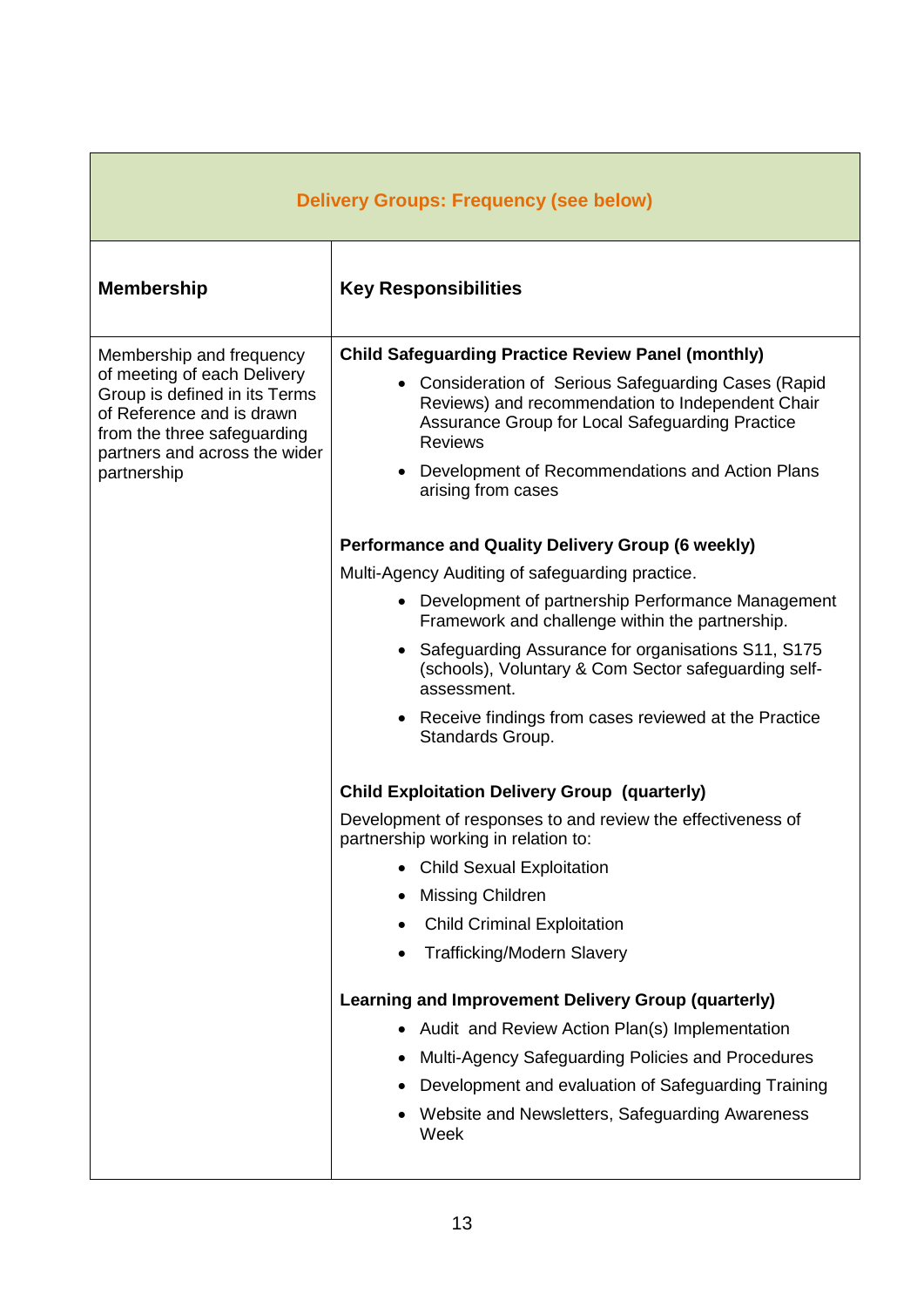|                                                               | Schedule - Delivery Groups Reporting to the Executive Group |       |      |                    |         |          |
|---------------------------------------------------------------|-------------------------------------------------------------|-------|------|--------------------|---------|----------|
|                                                               | February                                                    | April | June | August             | October | December |
| Performance &<br><b>Quality Delivery</b><br>Group             |                                                             |       |      |                    |         |          |
| <b>Learning &amp;</b><br>Improvement<br><b>Delivery Group</b> |                                                             |       |      |                    |         |          |
| <b>Child</b><br>Exploitation<br><b>Delivery Group</b>         | DELIVERY GROUP CHAIRS MEET<br>WITH EXECUTIVE GROUP<br>GROUP |       |      |                    |         |          |
| <b>Child Practice</b><br><b>Review Panel</b>                  |                                                             |       |      |                    |         |          |
| <b>Child Death</b><br><b>Overview Panel</b>                   |                                                             |       |      | (Annual<br>Report) |         |          |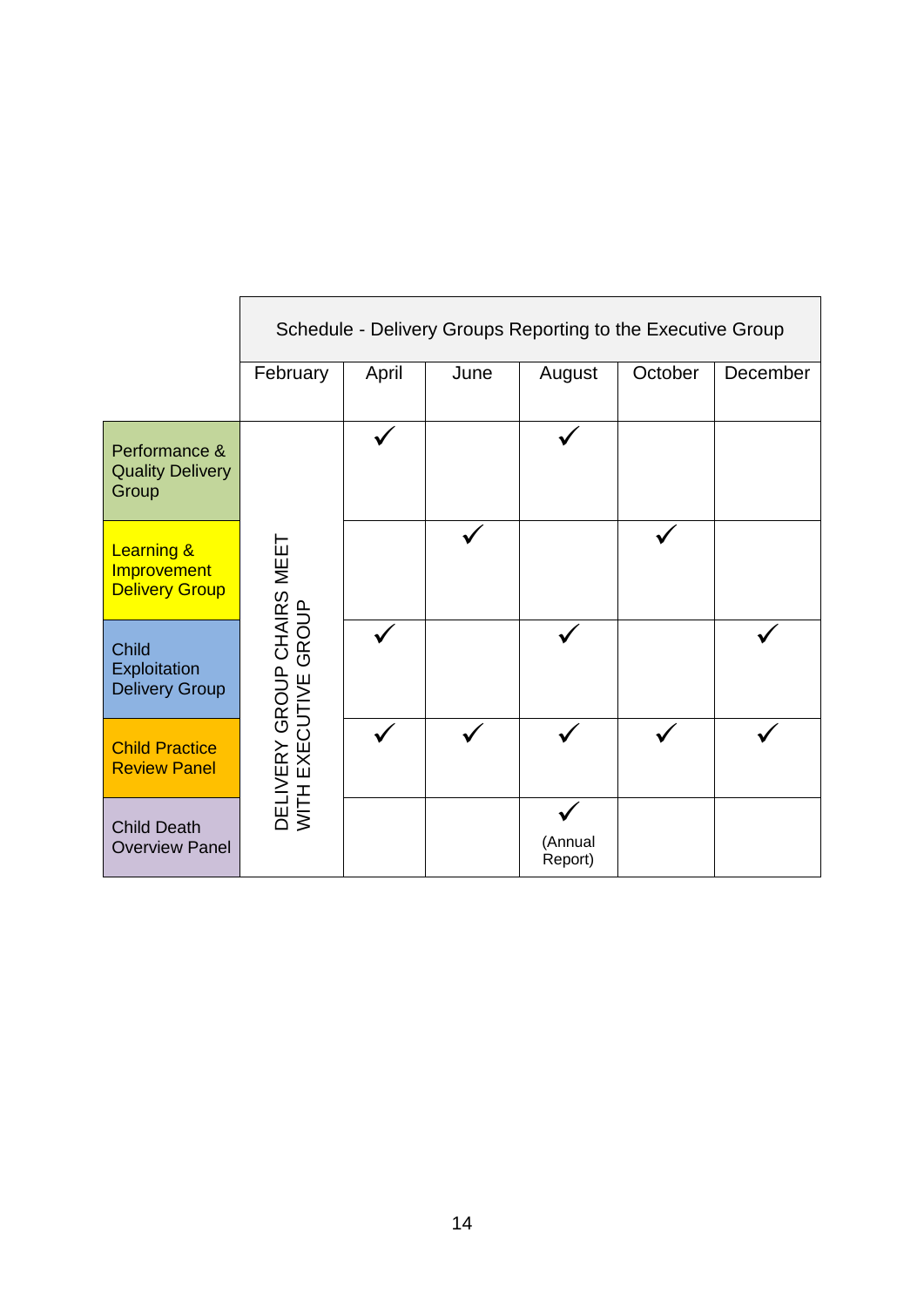| <b>Wider Safeguarding Partnership - Frequency x 3 annually</b>                                                                                                                                                                                                                                                                                                                                                                                                                                                                                                                                                                                                                                                     |                                                                                                                                                                                                                                                                                                                                                                                                                                                                                                                                                                                                                                                                                                                                                                                             |  |  |  |  |
|--------------------------------------------------------------------------------------------------------------------------------------------------------------------------------------------------------------------------------------------------------------------------------------------------------------------------------------------------------------------------------------------------------------------------------------------------------------------------------------------------------------------------------------------------------------------------------------------------------------------------------------------------------------------------------------------------------------------|---------------------------------------------------------------------------------------------------------------------------------------------------------------------------------------------------------------------------------------------------------------------------------------------------------------------------------------------------------------------------------------------------------------------------------------------------------------------------------------------------------------------------------------------------------------------------------------------------------------------------------------------------------------------------------------------------------------------------------------------------------------------------------------------|--|--|--|--|
| <b>Membership</b>                                                                                                                                                                                                                                                                                                                                                                                                                                                                                                                                                                                                                                                                                                  | <b>Key Responsibilities</b>                                                                                                                                                                                                                                                                                                                                                                                                                                                                                                                                                                                                                                                                                                                                                                 |  |  |  |  |
| <b>Core Membership:</b><br>Independent Chair<br><b>Children and Young Peoples</b><br><b>Services</b><br><b>South Yorkshire Police</b><br><b>Rotherham Clinical</b><br><b>Commissioning Group</b><br>The Rotherham NHS<br><b>Foundation Trust</b><br><b>RDaSH NHS Foundation Trust</b><br>Named Safeguarding<br>Professionals<br><b>Business Manager</b><br><b>Relevant Agencies:</b><br><b>National Probation Service</b><br><b>Community Rehabilitation</b><br>Company<br><b>CAFCASS</b><br>South Yorkshire Fire & Rescue<br><b>Colleges and Training</b><br>Providers<br><b>RMBC Adult Services</b><br><b>Voluntary &amp; Community Sector</b><br><b>Commissioned services</b><br>Children's homes in local area | Provides wider partnership engagement, perspective and<br>$\bullet$<br>challenge on the key priorities emerging issues and the<br>business plan<br>Participation in Delivery Groups as appropriate to the role of<br>$\bullet$<br>the organisation and needs of the delivery group<br>Ensure wide dissemination of safeguarding issues and key<br>$\bullet$<br>messages across the borough<br>Participation in meetings which focus on a particular theme<br>or issue<br>Meetings have a workshop/conference style rather than<br>$\bullet$<br>formal board<br>The wider safeguarding partnership will be flexible and inclusive<br>- for example being responsive to themed meetings by inviting a<br>wider range of organisations and extending invites to members<br>of delivery groups. |  |  |  |  |
| <b>Education Safeguarding Forum - Frequency one per school term</b>                                                                                                                                                                                                                                                                                                                                                                                                                                                                                                                                                                                                                                                |                                                                                                                                                                                                                                                                                                                                                                                                                                                                                                                                                                                                                                                                                                                                                                                             |  |  |  |  |
| All Schools and Academies<br><b>Pupil Referral Units</b><br><b>Special Schools</b><br><b>Early Years settings</b><br>Colleges                                                                                                                                                                                                                                                                                                                                                                                                                                                                                                                                                                                      | Engagement with the Safeguarding Partnership:<br>$\bullet$<br><b>Statutory Safeguarding responsibilities</b><br>$\bullet$<br>Emerging themes and priorities<br>$\bullet$<br>Dissemination of key messages and best practice<br>$\bullet$<br>Issues and challenges fed back to Executive Group                                                                                                                                                                                                                                                                                                                                                                                                                                                                                               |  |  |  |  |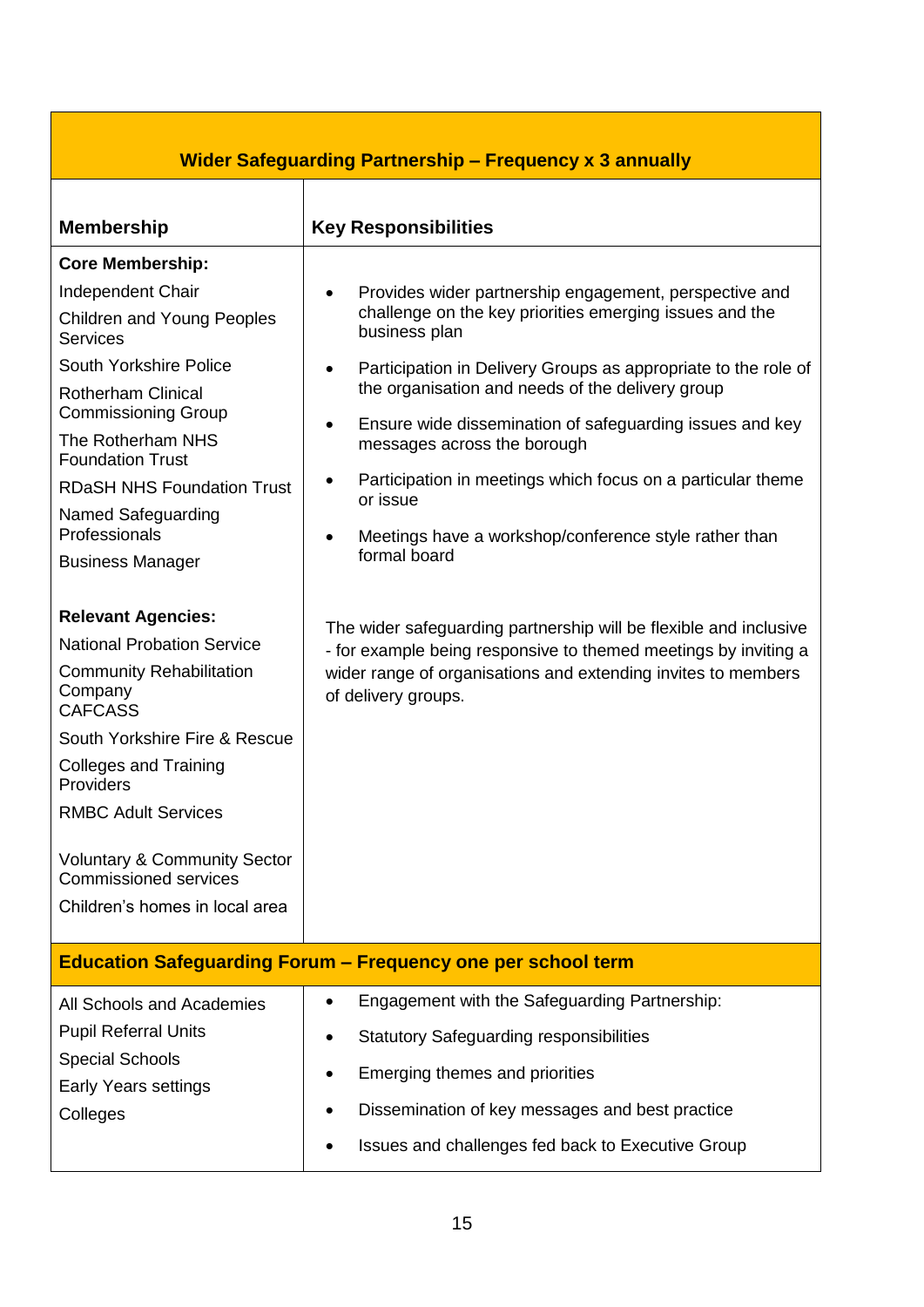#### <span id="page-15-0"></span>**9. Independent scrutiny**

The role of independent scrutiny, provided by an independent chairperson, will provide assurance in judging the effectiveness of multi-agency arrangements to safeguard and promote the welfare of all children in Rotherham, including arrangements to identify and review serious child safeguarding cases. This will be part of a wider system which includes the independent inspectorates' single assessment of the individual safeguarding partners, Joint Targeted Area Inspections (JTAIs) and Peer Review activity across the region. Safeguarding partners will ensure that the scrutineer is objective, acts as a constructive critical friend and promotes reflection to drive continuous improvement. The independent chair will consider how effectively the arrangements are working for children and families as well as for practitioners, and how well the safeguarding partners are providing strong leadership.

Key responsibilities of the Independent Chair:

- Agree with the safeguarding partners how effectively the arrangements are working for children and families as well as for practitioners, and how well the safeguarding partners are providing strong leadership.
- Scrutinise the work of the delivery groups and the progress of the business plan.
- Scrutinise the Annual Report developed by the safeguarding partners.
- Act objectively as a critical friend to promote reflection and drive continuous improvement.
- Lead challenge sessions in relation to organisations' safeguarding children arrangements.
- Have access to and is sighted on relevant (single and multi-agency) safeguarding performance data and quality assurance information to effectively challenge practice and across the partnership to improve outcomes for children.
- Have an influencing role within and across the partnership with regard to multiagency practice and outcomes for children.
- Participate in reviews by Inspectorates when required, including JTAI's. Holds partners to account for Improvement Plans (including attendance at Improvement Boards) arising from Inspection and Peer Review activity.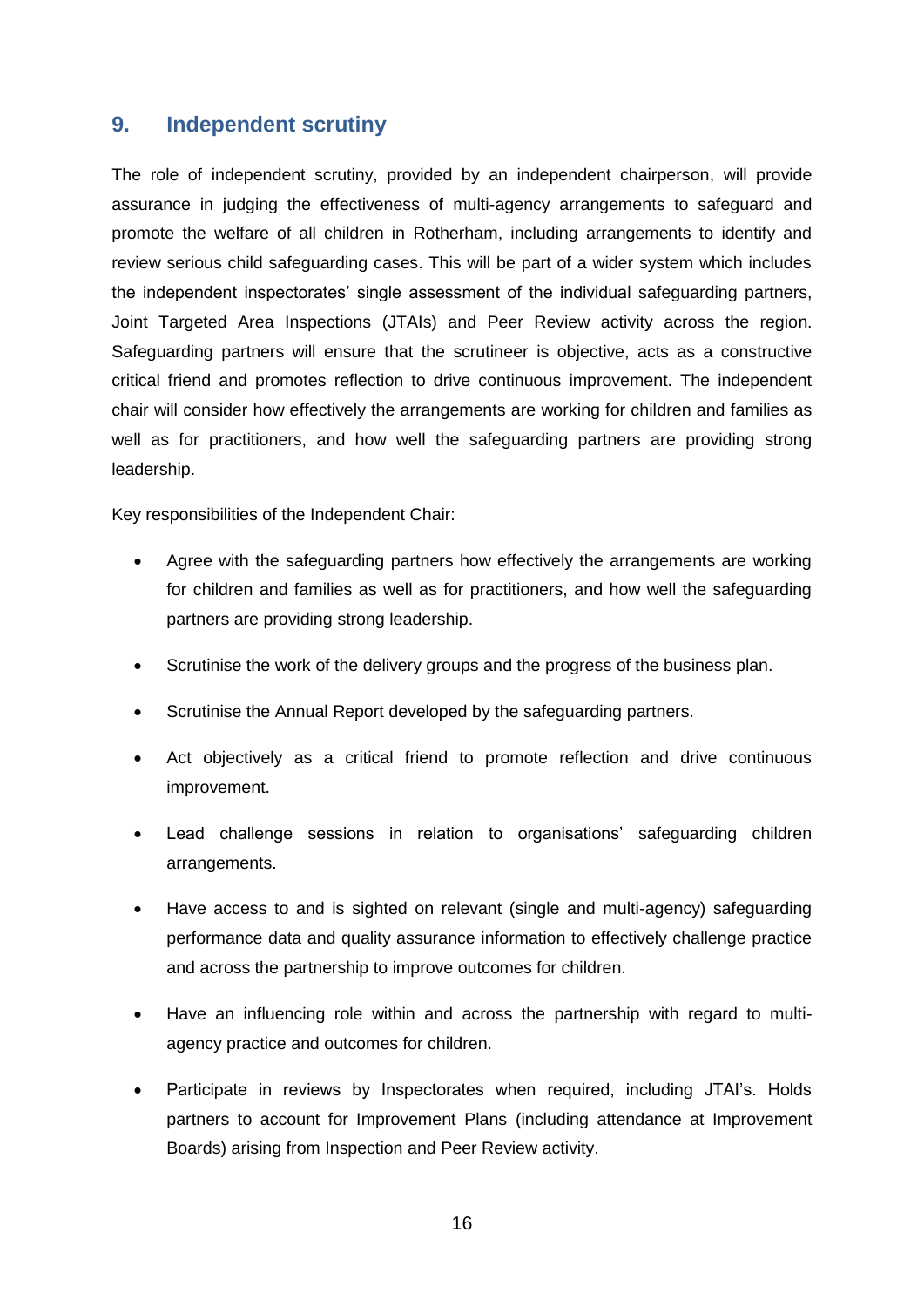- Be alerted to serious safeguarding cases, incidences of whistleblowing relating to safeguarding matters and act as a point of escalation when safeguarding partners are unable to find a resolution within the partnership.
- Seek assurance and scrutinises decision making in relation to Serious Child Safeguarding Cases.
- Have a line of sight to frontline practice and outcomes for children where appropriate is able to observe practice, engage with practitioners, children and their families with regard to their experience of the safeguarding system.
- Communicate with external local/regional/national organisations and governmental departments where appropriate in relation to safeguarding matters impacting on partnership working and outcomes for children.
- Engage with community groups or community representatives in matters relating to safeguarding children.
- Chair the Chief Officer Group of the safeguarding partners.
- Chair the Executive Group of the safeguarding partnership.
- Chair / facilitate wider safeguarding partnership meetings.
- Meet with chairs of other Partnership Boards (SAB, SRP, and HWbB).

Meet with Leaders and Officers relating to specific safeguarding issues across the partnership. Should the Independent Chair be unavailable, chief officers will nominate the most appropriate partner representative to fulfil the Chair's role.

# <span id="page-16-0"></span>**10. Multi-agency threshold guidance for help and protection of children**

The development of a common understanding of language across a partnership is important to enable services and practitioners to be clear and unambiguous about what the risks and needs are for a child. This helps practitioners understand the differences between a child and their family needing help and what constitutes harm, ensuring that they receive the right level of support at the right time. This is especially important for those working in universal services, particularly schools and other education settings, who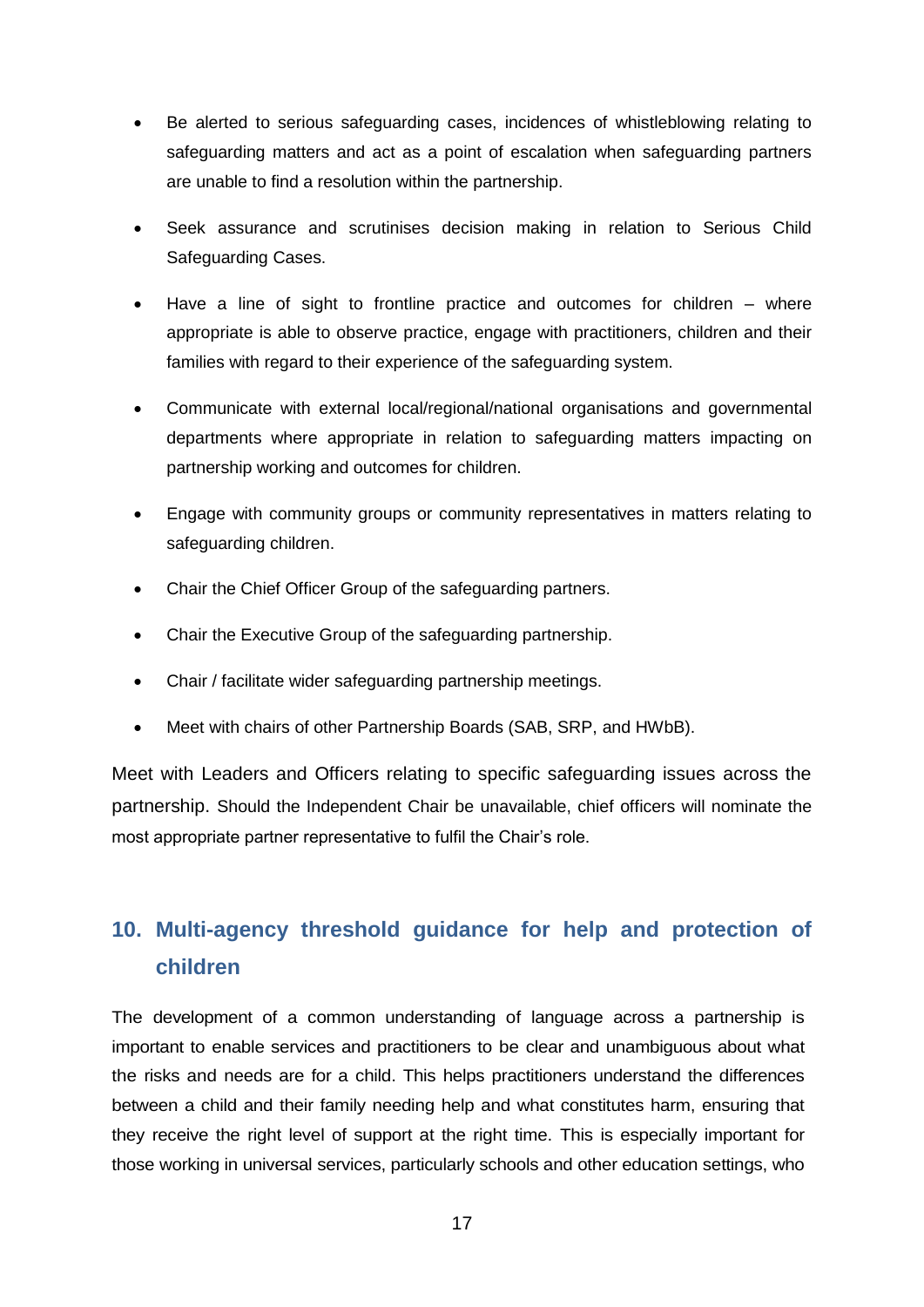have regular contact with children and their families and can offer an appropriate Early Help response when problems arise.

It is, therefore, important that there are clear criteria amongst all organisations and agencies working with children and families in Rotherham for taking action and providing help across the full continuum of need. This will ensure that services are commissioned effectively and that the right help is on offer dependent on the individual needs of each child.

The safeguarding partners have agreed with their relevant agencies the levels for the different types of assessment and services to be commissioned and delivered. A threshold document and continuum of need guidance, which sets out the local criteria for action, will be published as part of the online safeguarding children procedures and promoted to all partners. It will be transparent, accessible and easily understood.

This will include:

- The process for the early help assessment and the type and level of early help services to be provided.
- The criteria, including the level of need, for when a case should be referred to local authority children's social care for assessment and for statutory services under:
	- o Section 17 of the Children Act 1989 (children in need).
	- o Section 47 of the Children Act 1989 (reasonable cause to suspect a child is suffering or likely to suffer significant harm).
	- o Section 31 of the Children Act 1989 (care and supervision orders).
	- o Section 20 of the Children Act 1989 (duty to accommodate a child).
	- Clear procedures and processes for cases relating to:
		- o The abuse, neglect and exploitation of children.
		- o Children managed within the youth secure estate.
		- o Children with disabilities.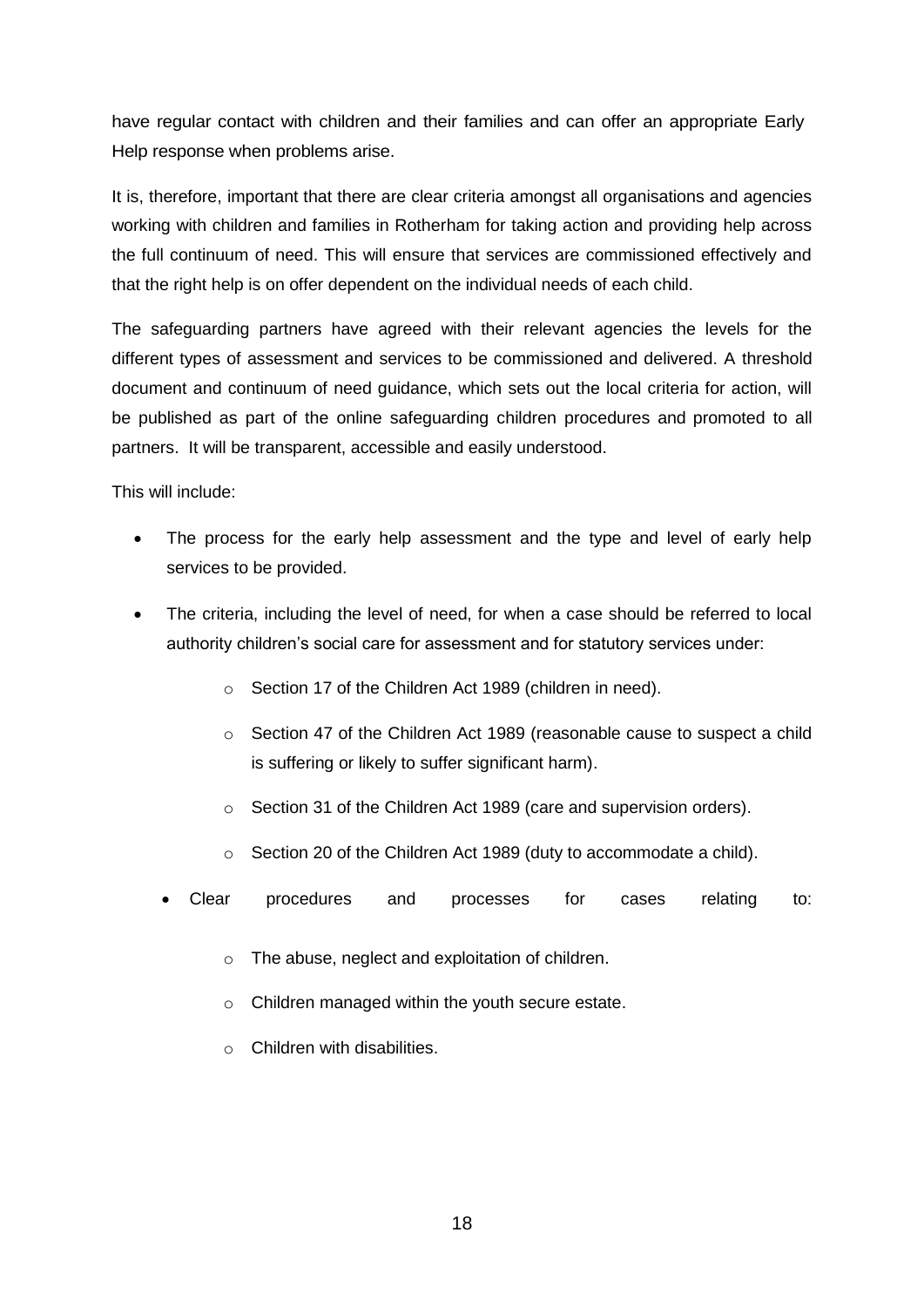## <span id="page-18-0"></span>**11. Dispute resolution, escalation and whistleblowing**

Working together effectively to safeguard and promote the welfare of children is essential to achieving good outcomes for children and young people in Rotherham. On occasion, there will inevitably be some areas of disagreement or concern between professionals, agencies or organisations in relation to safeguarding responsibilities, whether this is in relation to the decisions or actions of a single agency or organisation or within a partnership context.

Therefore, in order to promote and maintain effective multi agency working, it is vital that these concerns and disagreements are raised and discussed in a timely, open and transparent manner and that appropriate resolution is sought; and escalated to achieve this if necessary. Wherever possible, all efforts should be made to resolve these issues at the lowest possible level between professionals, agencies and organisations, as it is at this level that the child and their family's circumstances are known best.

For individual children's circumstances refer to the multi-agency [dispute resolution protocol](https://rotherhamscb.proceduresonline.com/chapters/p_practice_resolution.html?zoom_highlight=resolution) which provides guidance and a process for escalation and resolution of concerns. Ultimately if this does not achieve a satisfactory resolution then the Executive Group and Independent Chair should be notified.

Where there are issues which appear to be more systemic in nature then escalation should be made to the Safeguarding Partnership Executive Group and Independent Chair. If an issue cannot be resolved at the Executive Group, the Independent Chair with bring Chief Officers together in order to reach resolution.

The Independent Chair will arbitrate at the Chief Officer Group if an issue cannot be resolved. A log of all escalations and their outcomes will be managed by the Executive Group and reported into the Chief Officer Group and within the Safeguarding Partners annual report.

Each individual organisation or agency must have whistleblowing procedures and guidance available and accessible to their workforce, including volunteers. Further guidance on whistleblowing for organisations within the safeguarding partnership can also be found [here.](https://rotherhamscb.proceduresonline.com/chapters/p_whistleblowing.html?zoom_highlight=whistle) This sets out the definition, legal requirements and what to do. Whilst the guidance provides a number of pathways for whistleblowing, if it relates to the safeguarding of children in Rotherham, a whistle blower may also wish to contact the Independent Chair of the Safeguarding Partnership.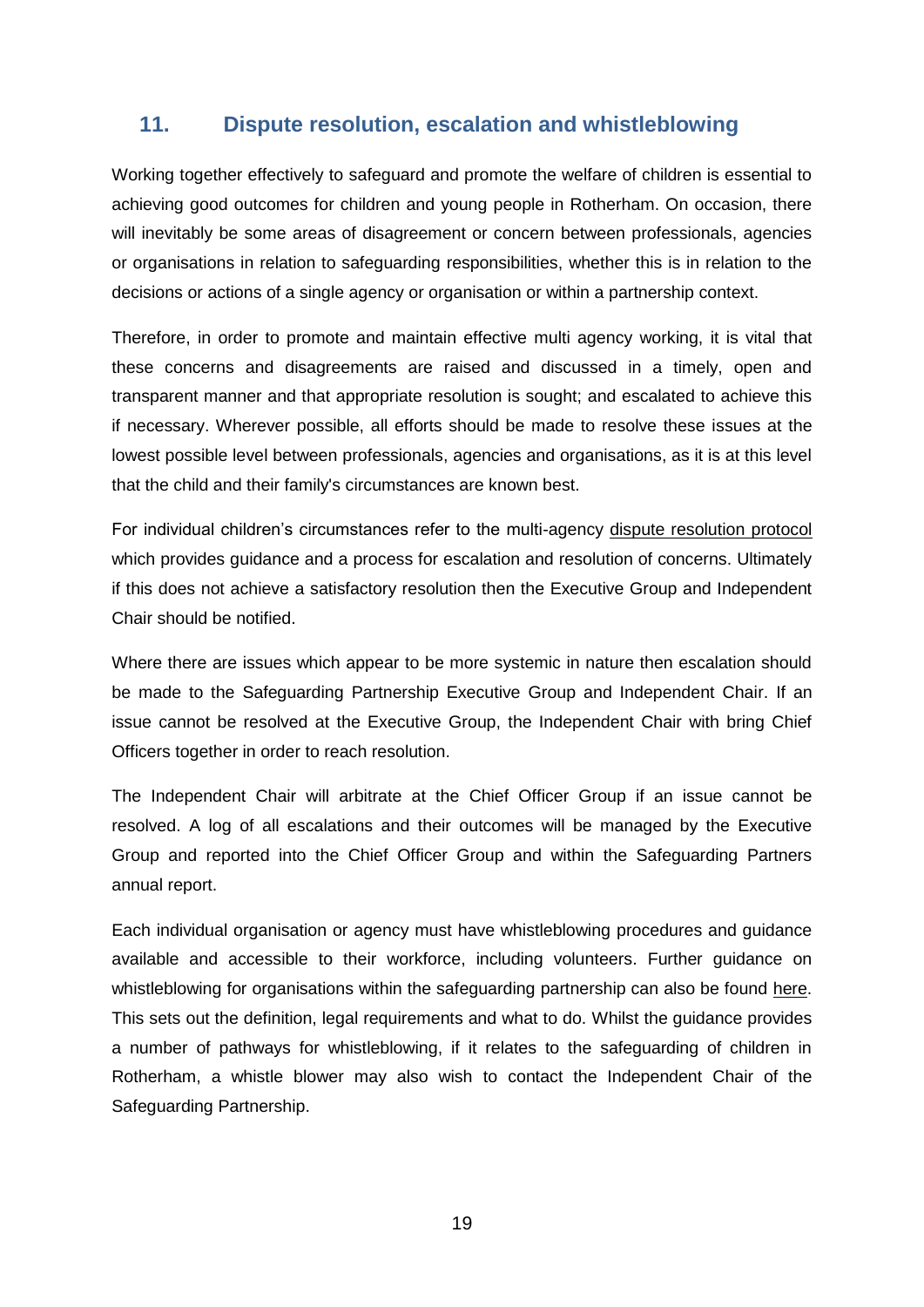#### <span id="page-19-0"></span>**12. Safeguarding Effectiveness and Assurance**

The Performance and Quality Delivery Group is the lead Delivery Group for providing oversight and challenge in relation to safeguarding effectiveness in Rotherham.

#### **12.1 Partner organisations' safeguarding self-assessment**

<span id="page-19-1"></span>We will continue with the regular safeguarding assurance reviews of organisations safeguarding arrangements across the partnership. This is undertaken through a self-assessment by each organisation, followed by a peer challenge drawn from across the partnership and led by the Independent Chair. The safeguarding self-assessment standards are both inclusive and applicable to both safeguarding children and adults and are undertaken jointly with the Rotherham Safeguarding Adults Board.

#### **12.2 Performance Management Framework**

<span id="page-19-2"></span>The safeguarding Performance Management Framework is developed on a quarterly basis. It includes data and intelligence from across the partnership in relation to practice and outcomes for children across the continuum of need, including early help. It provides a holistic view of the effectiveness of partnership working, including single agency practice and findings from inspections, and a focal point for partnership challenge. Key trends, concerns or messages are communicated from the Delivery Group to the Executive Group.

#### **12.3 Multi-Agency Auditing**

<span id="page-19-3"></span>Auditing is one of the ways that the effectiveness of multi-agency practice and outcomes for children can be measured. It is a way of locating good practice in addition to areas for improvement and can provide a level of assurance to the way that partners are working together to safeguard children.

The Performance and Quality Delivery Group will develop an annual audit schedule which reflects the priorities of the safeguarding partnership and any emerging issues. Audits developed and agreed within the partnership and organisations are expected to allocate the required resource to undertake audit work within the timescales agreed in the schedule. Recommendations are developed from the findings of audits and transferred to the Learning and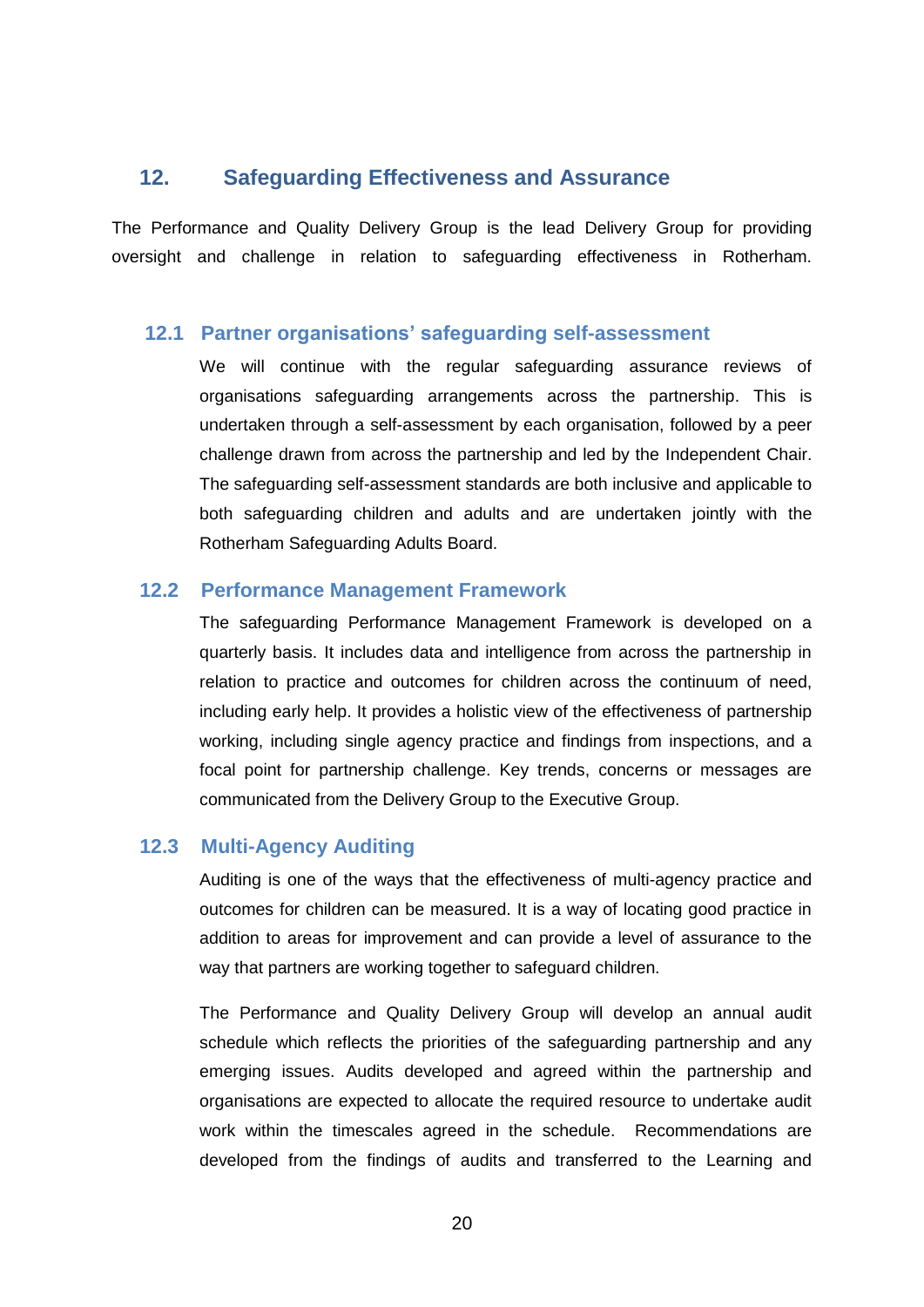Improvement Delivery Group for implementation. Periodically re-audits will be undertaken to establish whether the necessary improvements have been implemented.

## <span id="page-20-0"></span>**13. Listening to the voice of children and families**

Rotherham partners have made a commitment to being a child friendly borough and through our new multi-agency arrangements we will build on the engagement with children and young people that is already in place. We will ensure that children in Rotherham have a strong voice in making sure that all partners understand what it is like to be a child or young person in Rotherham and what needs to happen to make their childhood as safe as possible. Their voice will influence decisions at a strategic, operational and individual level.

Safeguarding Partners will continue to work with the following groups:

- Youth Cabinet
- LAC Council
- Different but Equal Board
- Young Inspectors

Safeguarding Partners will receive reports on the following services:

- Child Protection Advocacy Service (Barnardo's)
- Rights to Rights (LAC children's rights service)
- Rotherham Young Carers service

All the quality assurance mechanisms of the partnership, the performance framework, case audits, agency audits and practice reviews will monitor the ways in which children's views are taken into account by services. We will seek increase the ways in which all services listen to the views of the children they are working with through routine feedback, consultation events with young people on specific safeguarding issues and through lifestyle surveys.

The aims of our work with young people will be to shape services based on their experiences, to increase their understanding of safeguarding issues and how to keep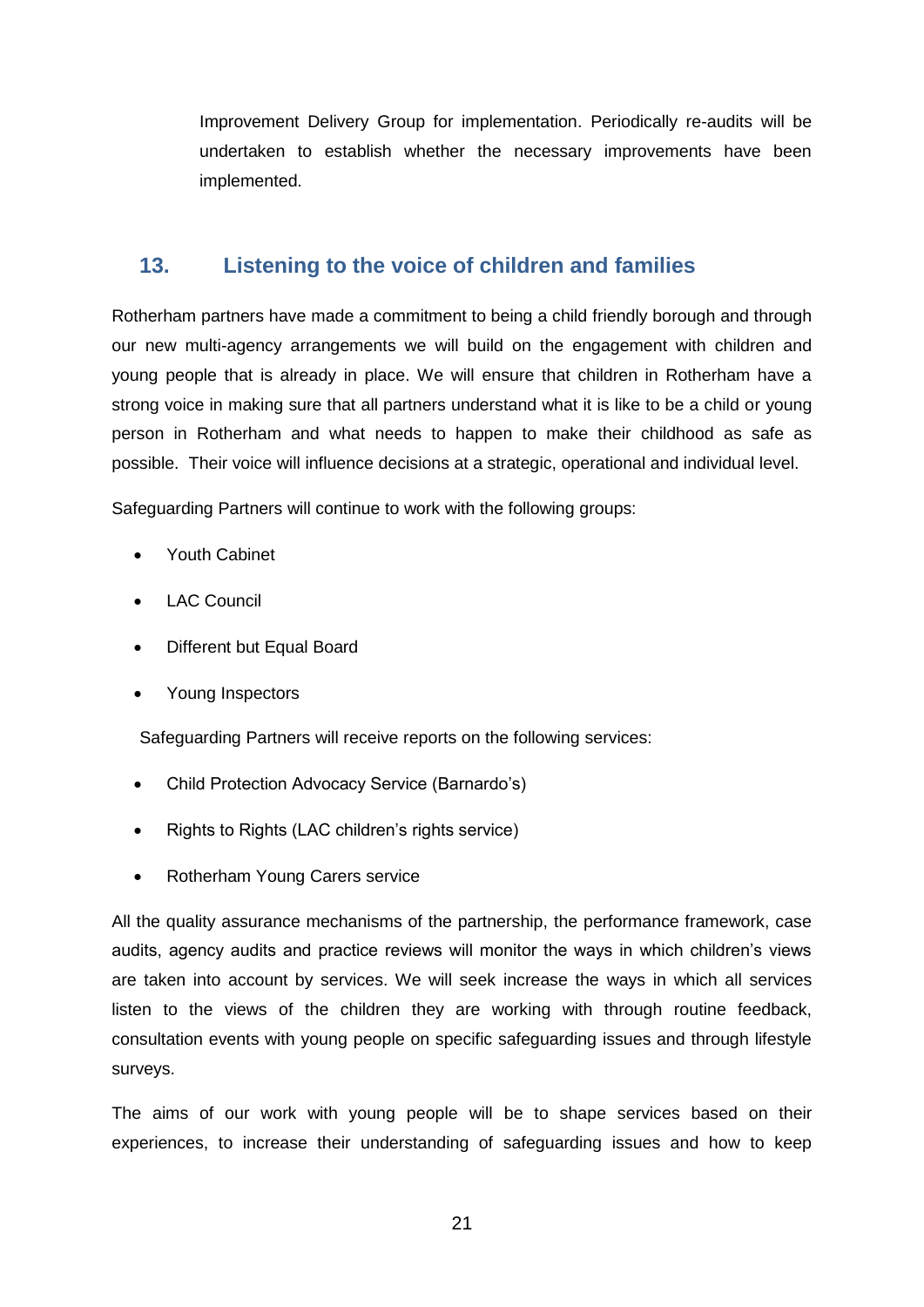themselves safe, but most importantly to understand how we can shape the environment and communities around children to enable them to be safe.

## <span id="page-21-0"></span>**14. Inter-agency learning and development**

There should be a culture of continuous learning and improvement across the organisations that work together to safeguard and promote the welfare of children, so as to identify what works and what promotes good practice; and where improvements need to be made.

In order to do this the Rotherham Safeguarding Children Partnership will utilise a shared local learning and improvement framework across all those local organisations working with children and families. This local framework describes the way that professionals and organisations providing services to children and their families need to reflect on the quality of their services, outcomes for children and learn from their own practice and that of others. It explains the requirements for an integrated local learning and improvement framework and the principles to be used when undertaking Child Practice Reviews, as well as other forms of reviews, audits and quality assurance activity.

The Learning and Improvement Delivery Group is the lead delivery group for taking learning forward from this work and where necessary commissioning inter-agency training.

On an annual basis the Learning and Improvement Delivery Group will develop and publish a learning and development prospectus for inter-agency safeguarding training and workforce development. This will utilise a partnership safeguarding competency framework to enable all organisations to establish what the learning needs are in relation to their workforce.

The prospectus for each year will be based on the priorities of the safeguarding partnership and is flexible and responsive to emerging issues which have been highlighted at any point during the year. Training will be commissioned and delivered collaboratively with other partnership boards, for example, the Safer Rotherham Partnership in relation to domestic abuse.

Inter-agency training is mostly delivered from safeguarding leads within the partnership, however, some specialist training will be commissioned and from external provider where a need is identified and this is a priority. Training is at no cost to any safeguarding partner organisation within Rotherham.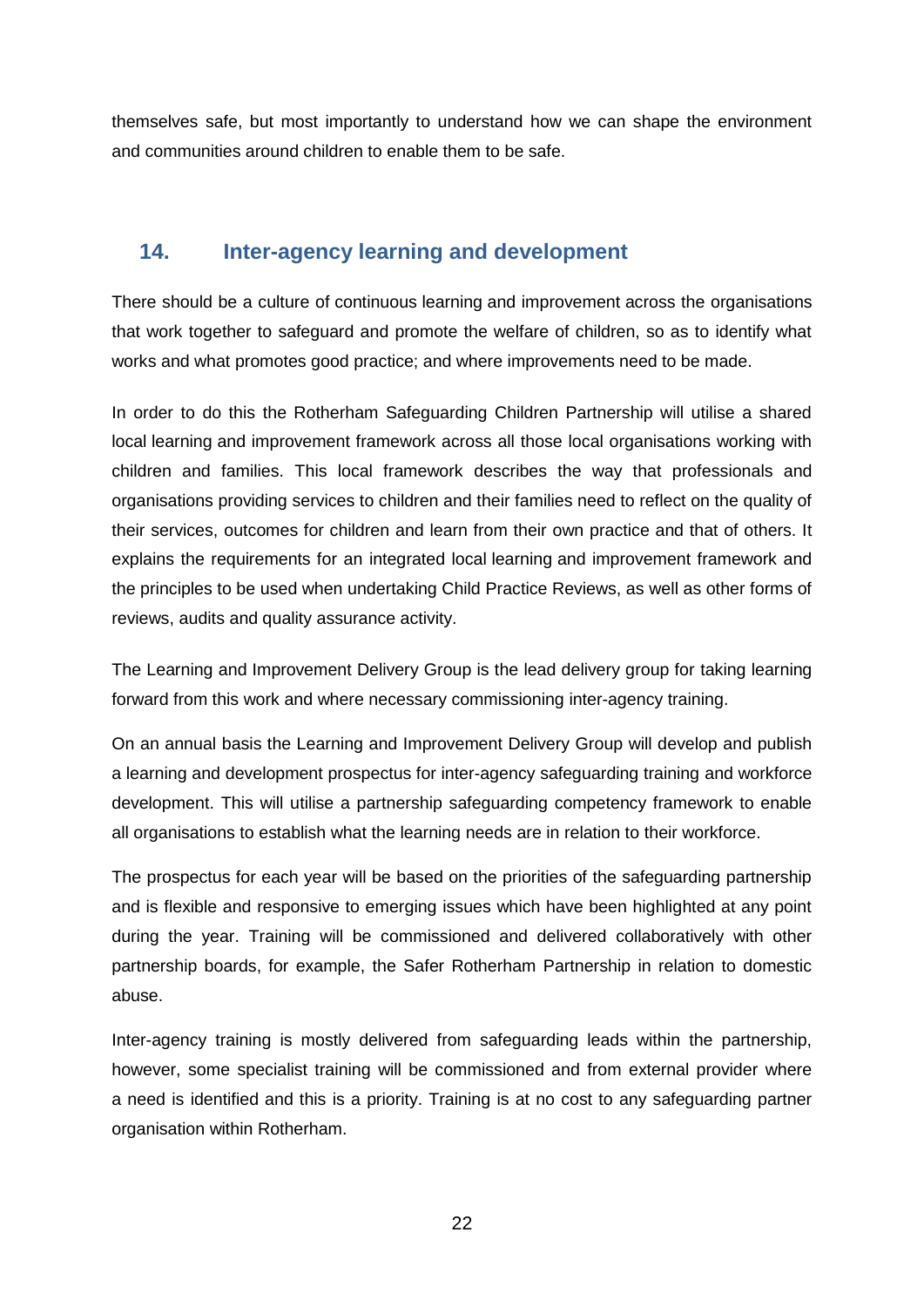Every participant is required to provide feedback in relation to the training course received and then as a follow up so that all learning activity can be monitored for impact on practice and outcomes for children.

## <span id="page-22-0"></span>**15. Child Safeguarding Practice Reviews**

The Safeguarding Practice Review Panel is the lead delivery group for coordinating local Child Safeguarding Practice Reviews.

The purpose of reviews of serious child safeguarding cases, at both local and national level, is to identify improvements to be made to safeguard and promote the welfare of children. Understanding whether there are systemic issues, and whether and how policy and practice need to change, is critical to the system being dynamic and self-improving. Reviews should seek to prevent or reduce the risk of recurrence of similar incidents. They are not conducted to hold individuals, organisations or agencies to account, as there are other processes for that purpose.

The responsibility for how the system learns the lessons from serious child safeguarding incidents lies at a national level with the Child Safeguarding Practice Review Panel (the National Panel) and at local level with the Rotherham safeguarding partners.

The National Panel is responsible for identifying and overseeing the review of serious child safeguarding cases which, in its view, raise issues that are complex or of national importance. The National Panel should also maintain oversight of the system of national and local reviews and how effectively it is operating.

Locally, the Rotherham safeguarding partners will make arrangements to identify and review serious child safeguarding cases which, in their view, raise issues of importance in relation to their area. We will commission and oversee the review of those cases, where they consider it appropriate for a review to be undertaken.

#### **Serious child safeguarding cases are those in which:**

- abuse or neglect of a child is known or suspected and
- the child has died or been seriously harmed

Serious harm includes (but is not limited to) serious and/or long-term impairment of a child's mental health or intellectual, emotional, social or behavioural development. It should also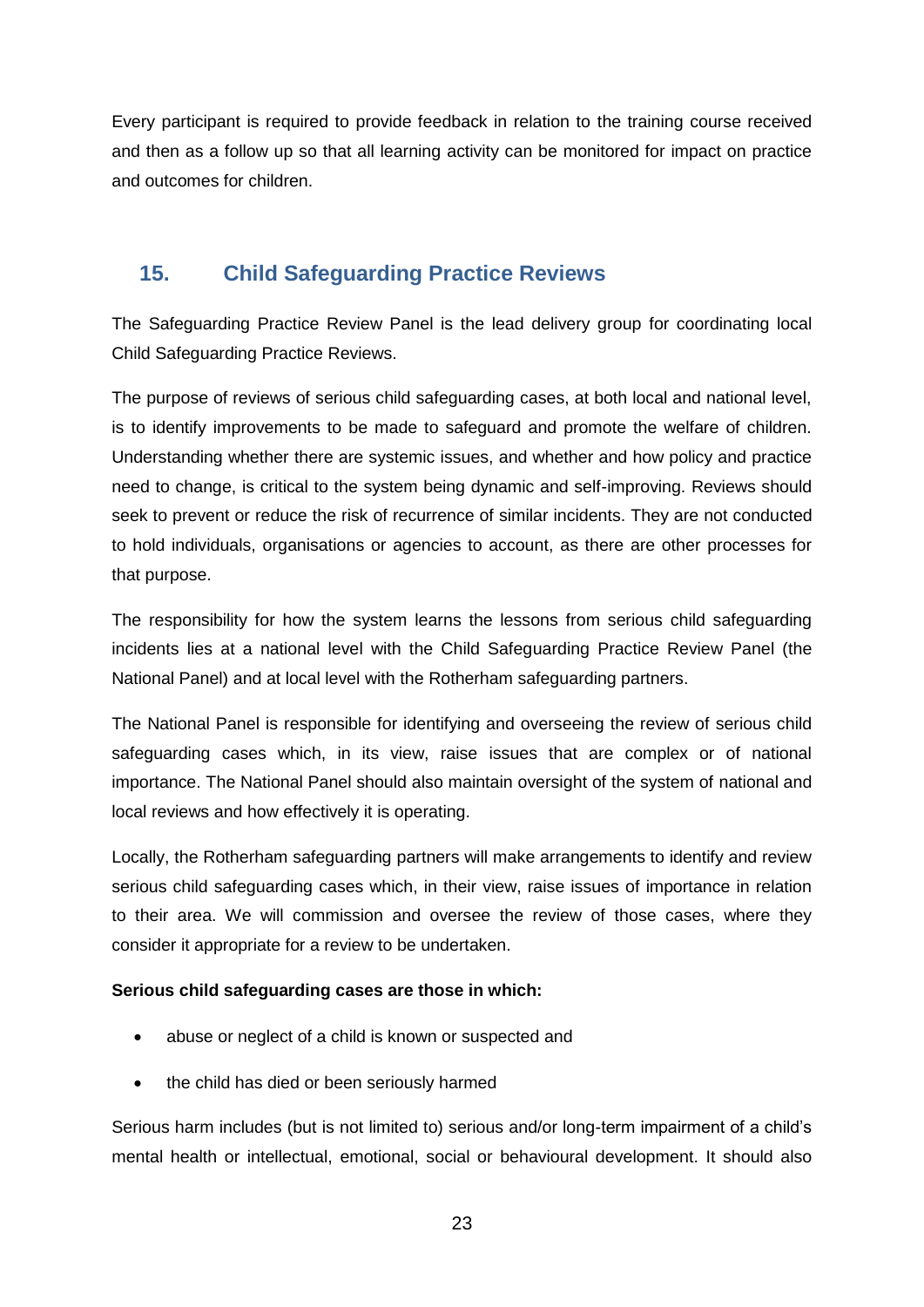cover impairment of physical health. This is not an exhaustive list. When making decisions, judgment should be exercised in cases where impairment is likely to be long-term, even if this is not immediately certain. Even if a child recovers, including from a one-off incident, serious harm may still have occurred.

## **16C (1) of the Children Act 2004 (as amended by the Children and Social Work Act 2017) states:**

Where a local authority in England knows or suspects that a child has been abused or neglected, the local authority must notify the Child Safeguarding Practice Review Panel if:

- (a) the child dies or is seriously harmed in the local authority's area, or
- (b) While normally resident in the local authority's area, the child dies or is seriously harmed outside England.

Rotherham local authority will notify any event that meets the above criteria to the National Panel. They should do so within five working days of becoming aware that the incident has occurred. The local authority should also report the event to the safeguarding partners in their area (and in other areas if appropriate) within five working days.

Rotherham local authority must also notify the Secretary of State and Ofsted where a looked after child has died, whether or not abuse or neglect is known or suspected.

The duty to notify events to the Panel rests with the local authority. Others who have functions relating to children should inform the safeguarding partners of any incident which they think should be considered for a child safeguarding practice review.

## **The criteria which the Rotherham safeguarding partners will take into account include whether the case:**

- Highlights or may highlight improvements needed to safeguard and promote the welfare of children, including where those improvements have been previously identified
- Highlights or may highlight recurrent themes in the safeguarding and promotion of the welfare of children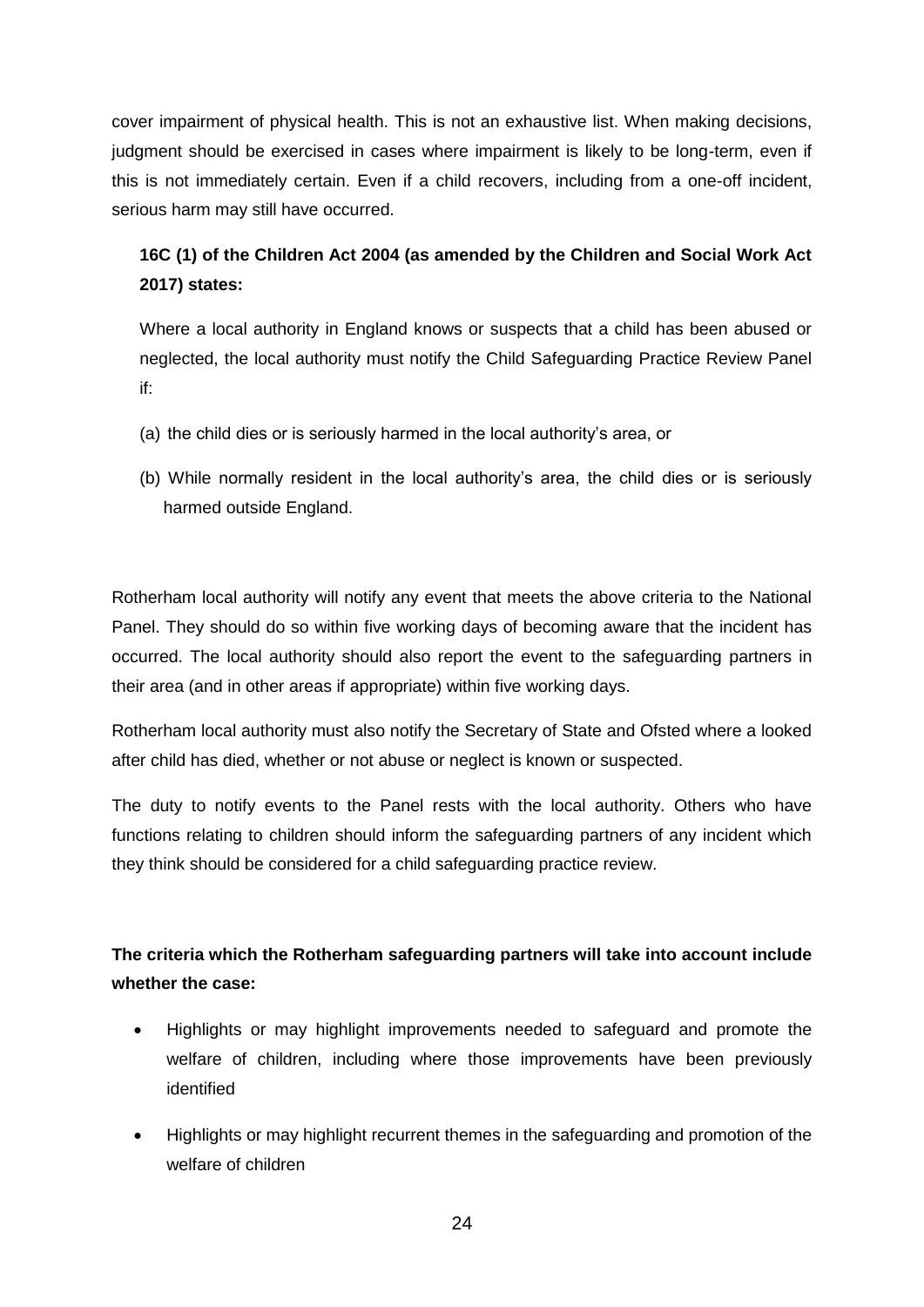- Highlights or may highlight concerns regarding two or more organisations or agencies working together effectively to safeguard and promote the welfare of children
- Is one which the child safeguarding practice review panel have considered and concluded a local review may be more appropriate

## **Rotherham Safeguarding partners will also have regard to the following circumstances:**

- Where the safeguarding partners have cause for concern about the actions of a single agency
- Where there has been no agency involvement and this gives the safeguarding partners cause for concern
- Where more than one local authority, police area or clinical commissioning group is involved, including in cases where families have moved around
- Where the case may raise issues relating to safeguarding or promoting the welfare of children in institutional settings

The Rotherham Safeguarding Partners will take account of the findings from local reviews and from all national reviews, with a view to considering how identified improvements should be implemented locally, including the way in which organisations and agencies work together to safeguard and promote the welfare of children. The safeguarding partners will highlight findings from reviews with relevant parties locally and will regularly audit progress on the implementation of recommended improvements in conjunction with the other delivery groups. Improvement will be sustained through regular monitoring and follow up of actions so that the findings from these reviews make a real impact on improving outcomes for children.

When commissioning a reviewer for the report the Rotherham Safeguarding Partners will consider whether the reviewer has the following:

 Professional knowledge, understanding and practice relevant to local child safeguarding practice reviews, including the ability to engage both with practitioners and children and families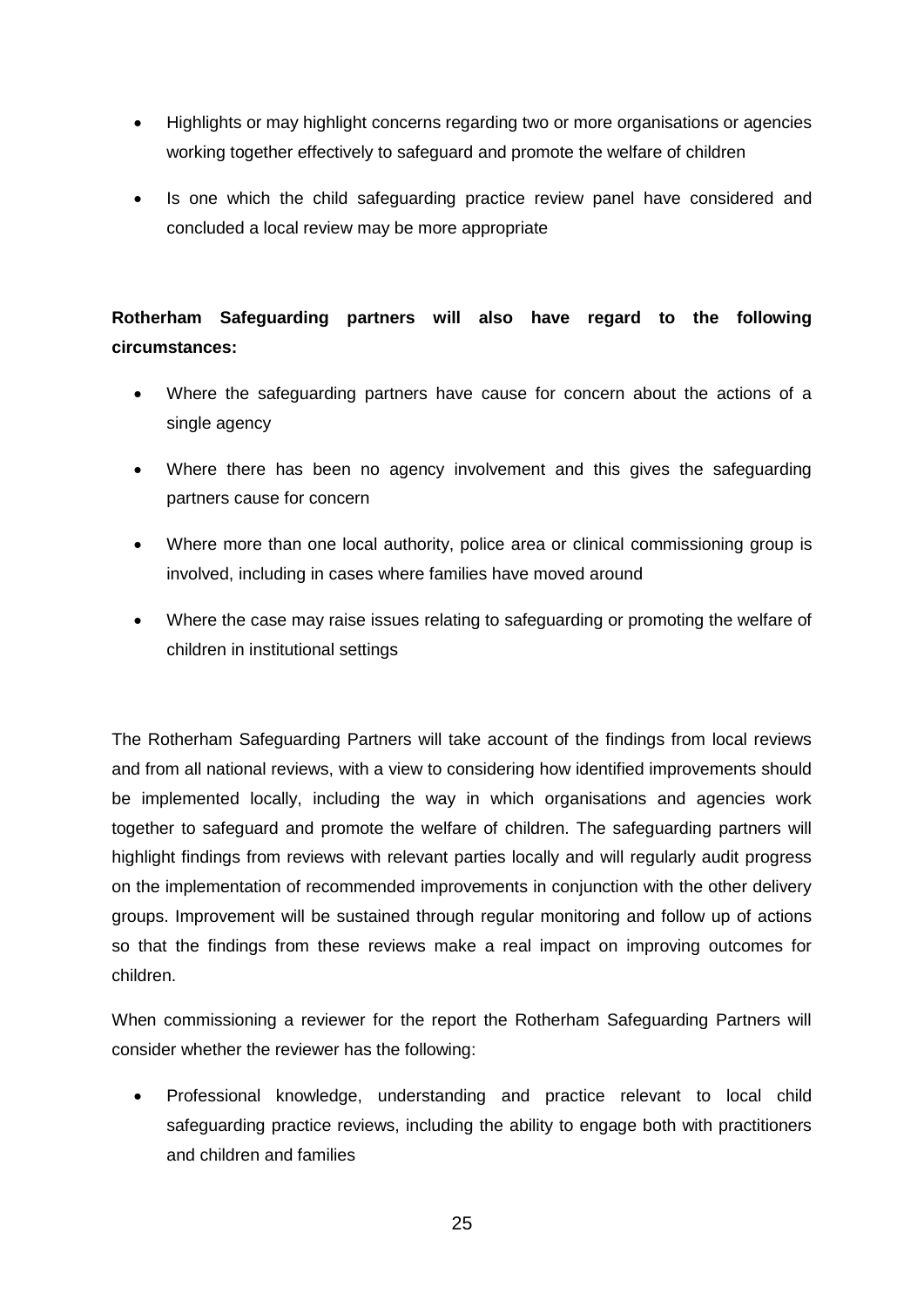- Knowledge and understanding of research relevant to children's safeguarding issues
- Ability to recognise the complex circumstances in which practitioners work together to safeguard children
- Ability to understand practice from the viewpoint of the individuals, organisations or agencies involved at the time rather than using hindsight
- Ability to communicate findings effectively
- Whether the reviewer has any real or perceived conflict of interest

When compiling and preparing to publish the report, the safeguarding partners will consider carefully how best to manage the impact of the publication on children, family members, practitioners and others closely affected by the case. The safeguarding partners will ensure that reports are written in such a way so that what is published avoids harming the welfare of any children or vulnerable adults involved in the case. The report will submitted to the National Panel and Ofsted 7 working days prior to the publication of the report on the Rotherham Safeguarding Partners website.

#### <span id="page-25-0"></span>**15.1 Transitional arrangements for Serious Case Reviews (SCR)**

Rotherham LSCB will continue to carry out all of its statutory functions, including commissioning SCRs where the criteria are met, until the point at which safeguarding partner arrangements begin to operate in Rotherham. Rotherham LSCB will set out any decisions on SCRs which are outstanding at the time of handover to the new arrangements.

Where an SCR has not been completed and/or published at the point the new safeguarding partner arrangements begin to operate, for example, if they have only recently been commissioned, Rotherham LSCB will seek to complete and publish the SCR within six months of the date of the decision to initiate a review, but has a maximum of 12 months to do so and can function as a LSCB that purpose only. The latest date for completion and publication of an SCR is 29 September 2020. In this 12 month grace period the LSCB will not commission any further SCRs or continue with any other former activities.

Information relating to any incidents where decisions on SCRs have not been taken will be passed to the safeguarding partners. The LSCB will also pass on to safeguarding partners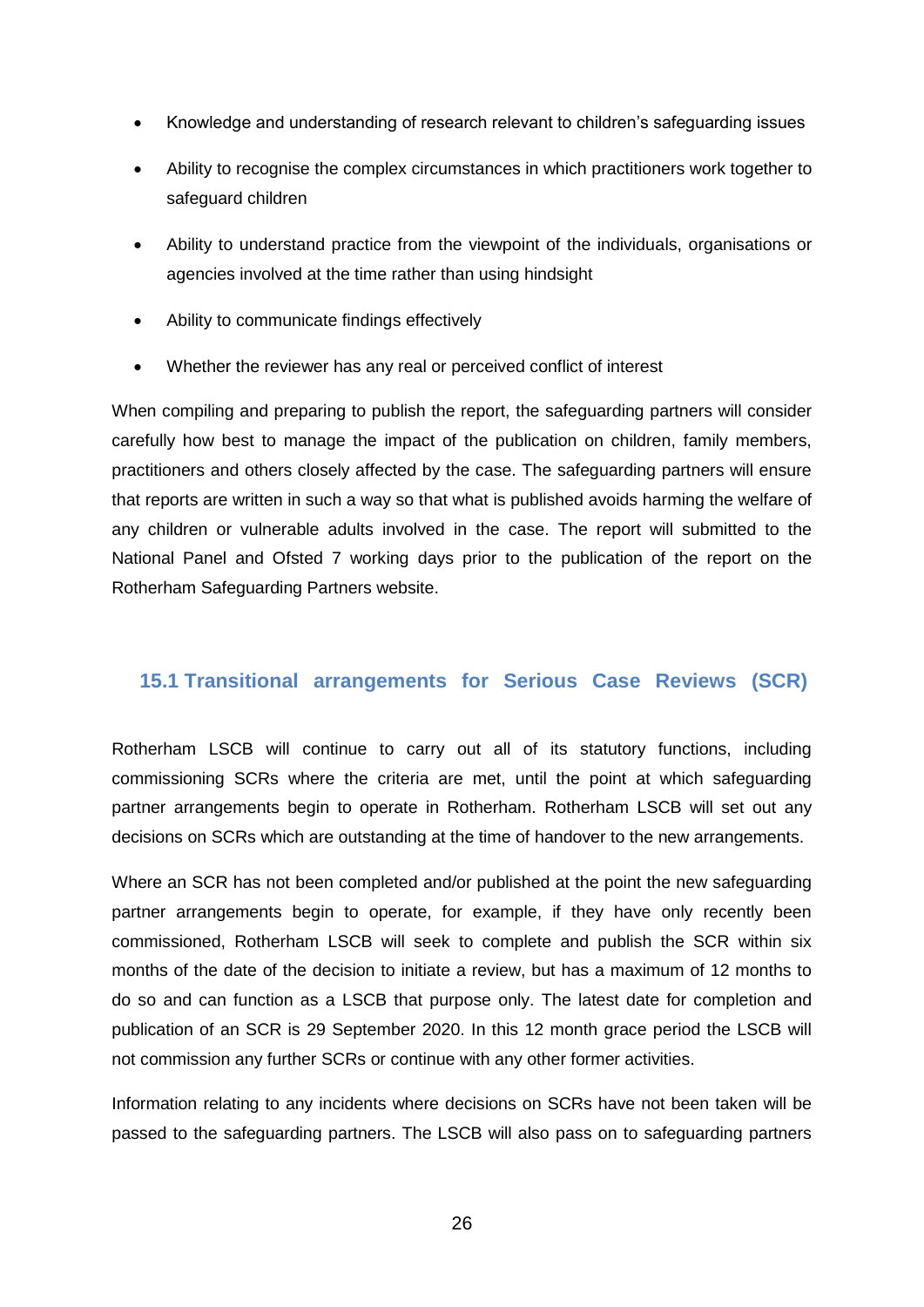any information relating to learning arising from such SCRs (including where these are still in progress), so that the safeguarding partners can consider follow-up actions as appropriate.

During the grace period, LSCBs may not commission new SCRs, even if the incident occurred before the start of the grace period, or carry out any other former functions.

If an SCR is not completed or not published by the end of the grace period, the LSCB will pass the complete but unpublished SCR or where it has not been completed, all information relating to the review (which will include learning arising from it), to the safeguarding partners, the Child Safeguarding Practice Review Panel and the DfE.

In considering such cases, the safeguarding partners will take into account any decision previously made by the LSCB regarding whether or not an SCR should be initiated. Particularly (though not exclusively) if further information comes to light about a case which was notified before the date of transition, they may decide to commission a local review, even if the former LSCB has previously determined not to initiate an SCR of the same incident. The safeguarding partners will determine how to make use of information from SCRs which remain incomplete (or complete but unpublished) at the end of the grace period.

The safeguarding partners may conclude, for example, that the information gathered during the course of the incomplete or unpublished SCR gives rise to the need for a local review. They may therefore decide to appoint a reviewer to undertake a local review, if they decide this is appropriate. The reviewer will be given access to the information from the incomplete SCR for use as appropriate.

The safeguarding partners are not required to publish completed but unpublished SCRs. However, they may do so, if they agree this is appropriate. In the interests of clarity, they should make clear that the review was commissioned and approved by the former LSCB.

#### <span id="page-26-0"></span>**16. Review of Partnership Safeguarding Arrangements**

The partnership will, through the Executive Group, carry out a brief review six months after the new arrangements are implemented. There will be a full review after one year and annually thereafter which will include the wider safeguarding partnership and education forum.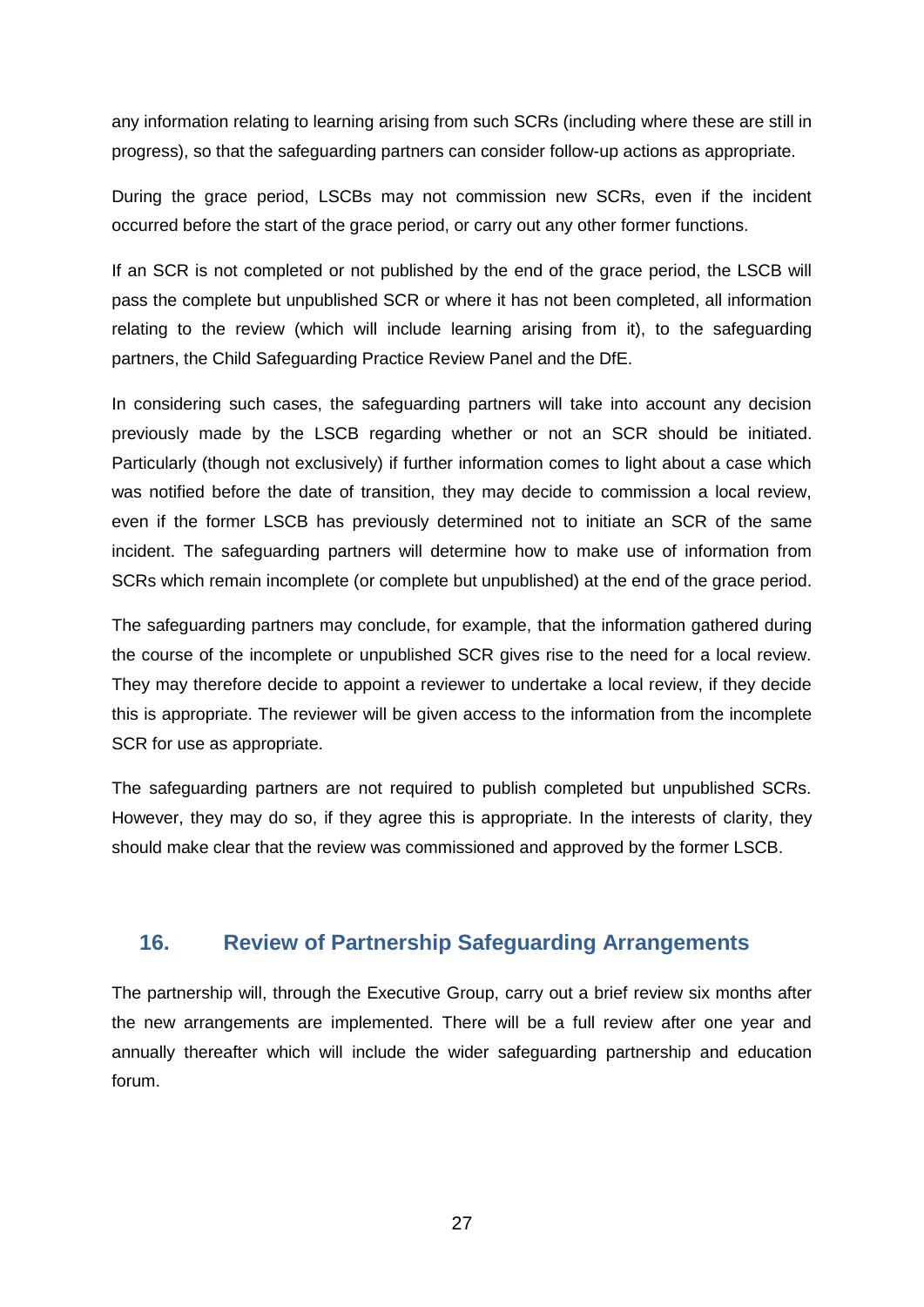## <span id="page-27-0"></span>**17. Reporting**

In order to bring transparency for children, families and all practitioners about the activity undertaken, the Rotherham safeguarding partners will publish a report annually. The report will set out what we have done as a result of the arrangements, including on child safeguarding practice reviews, and how effective these arrangements have been in practice.

In addition the report will include:

- Evidence of the impact of the work of the safeguarding partners and relevant agencies, including training, on outcomes for children and families from early help to looked-after children and care leavers
- An analysis of any areas where there has been little or no evidence of progress on our agreed priorities
- A record of decisions and actions taken by the partners in the report's period (or planned to be taken) to implement the recommendations of any local and national child safeguarding practice reviews, including any resulting improvements
- Ways in which the we have sought and utilised feedback from children and families to inform their work and influence service provision
- Evidence of the impact of the work of the safeguarding partners and relevant agencies, including training, on outcomes for children and families from early help to looked-after children and care leavers
- Any updates to the published arrangements and the proposed timescale for implementation

The report will be published on the Rotherham Safeguarding Partners website.

The report will be submitted to other key local partnerships including the Health and Wellbeing Board, Safer Rotherham Partnership and the Children and Young Peoples Transformation Board. The report will also be submitted to the Council's Improving Lives Select Commission for scrutiny and a copy of the published report will be sent to the Child Safeguarding Practice Review Panel and the What Works Centre for Children's Social Care within seven days of being published.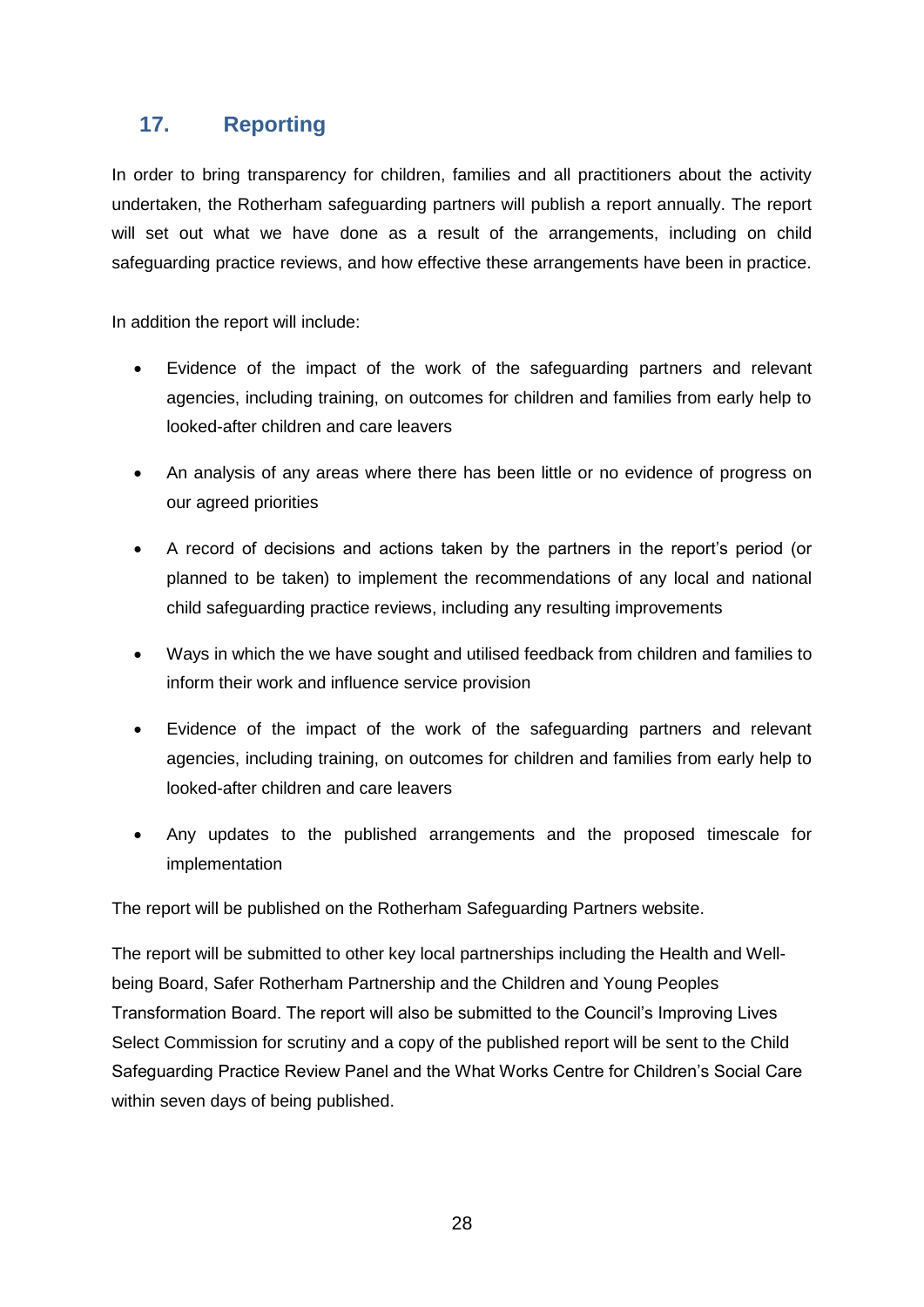## <span id="page-28-0"></span>**18. Funding and resourcing**

Working in partnership means that organisations and agencies should collaborate on how they will fund their arrangements. The three safeguarding partners and relevant agencies in Rotherham should make payments towards expenditure incurred in conjunction with local multi-agency arrangements for safeguarding and promoting welfare of children. The funding will be transparent to children and families in Rotherham, and sufficient to cover all elements of the arrangements, including the cost of local child safeguarding practice reviews.

The safeguarding partners will agree the level of funding secured from each partner, which should be equitable and proportionate, and any contributions from each relevant agency, to support the local arrangements. The funding agreement and any decisions will be the responsibility of the Chief Officer Group with a representative of the South Yorkshire Police and Crime Commissioners office for that purpose. It has been agreed that for the 2019-20 financial year, the joint funding arrangements will continue on the same basis as for 2018-19 and be reviewed by the partners in readiness for 2020-21.

Organisations and agencies will also be expected to ensure that they support the work of the delivery groups and any task and finish groups through appropriate attendance of their staff required to support the work of the safeguarding partners. In addition partners will, from time to time, be asked to contribute to any conferences or events relevant to the safeguarding partnership and offer meeting rooms to facilitate multi-agency meetings.

## <span id="page-28-1"></span>**19. Information Sharing**

Effective information sharing underpins partnership working and is a vital element of both early intervention and safeguarding. Research and experience have shown repeatedly that keeping children safe from harm requires practitioners and others to share information about:

- A child's health and development and any exposure to possible harm.
- A parent who may need help, or may not be able to care for a child adequately or safely; and
- Those who may pose a risk of harm to a child.

The Rotherham multi-agency Safeguarding Children Procedures which can be found here contain detailed guidance, which must be followed, in relation to information sharing including: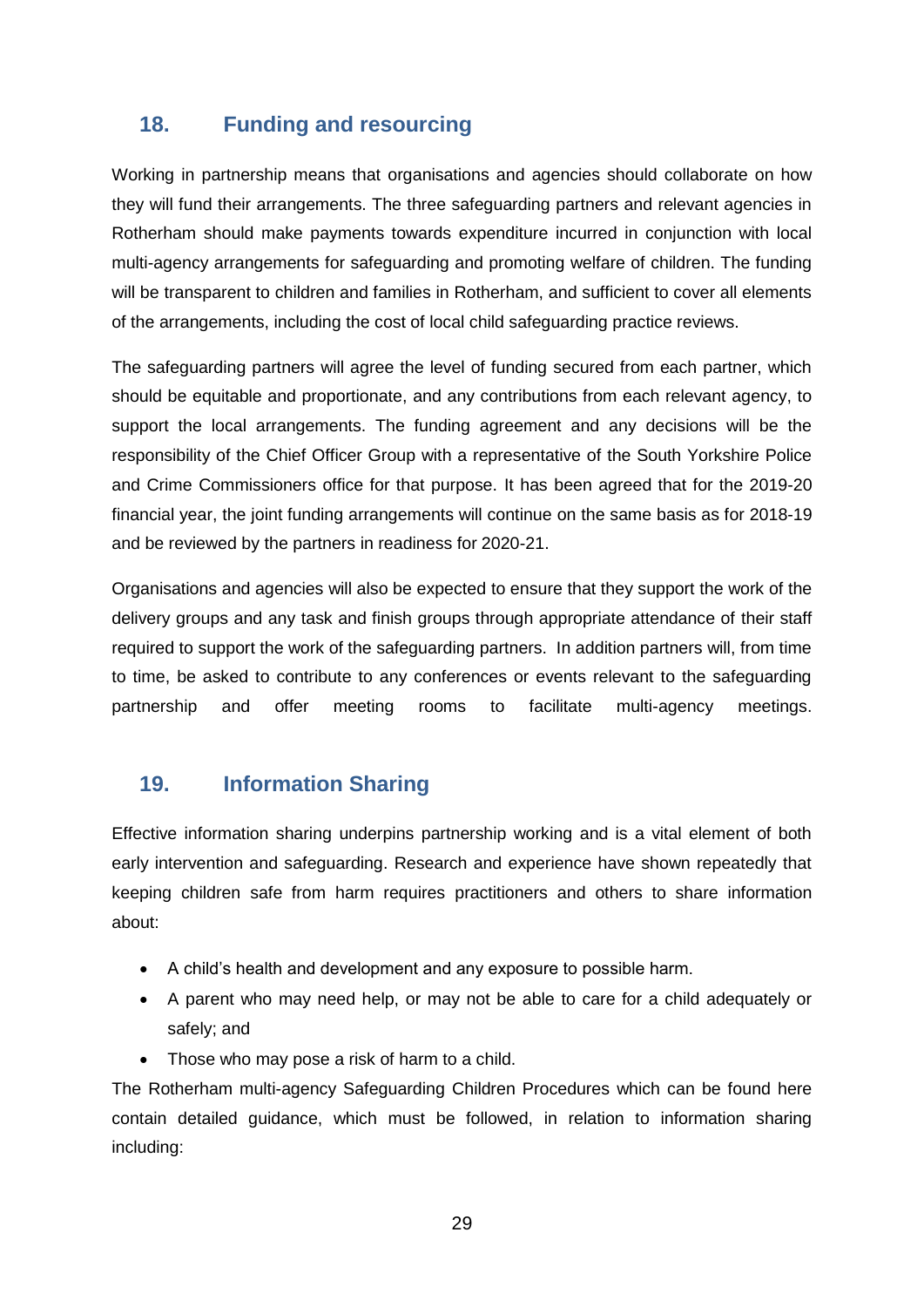- The General Data Protection Regulations (GDPR) and the Data Protection Act 2018
- The Seven Golden rules for Information Sharing
- Confidentiality and Consent
- National Guidance on Information Sharing

## <span id="page-29-0"></span>**20. Management of Data**

Prior to the new safeguarding arrangements in Rotherham being implemented, the LSCB will ensure that all historical records relating to the LSCB and its predecessor, the Area Child Protection Committee, are secure and are transferred to the new safeguarding partnership arrangements, including all information held electronically and in hard copy (including the records of information retained at the Rotherham Metropolitan Borough Council, records management centre). This will ensure that any historical records that may be appropriate for the National Independent Inquiry into Sexual Abuse are kept securely and are traceable. The new safeguarding arrangements will adhere to the Data Protection Act 2018 and the General Data Protection Regulations.

The Rotherham Multi-Agency Arrangements for Safeguarding Children is a statutory body in its own right, and is not a public authority for the purposes of the Freedom of Information Act 2000.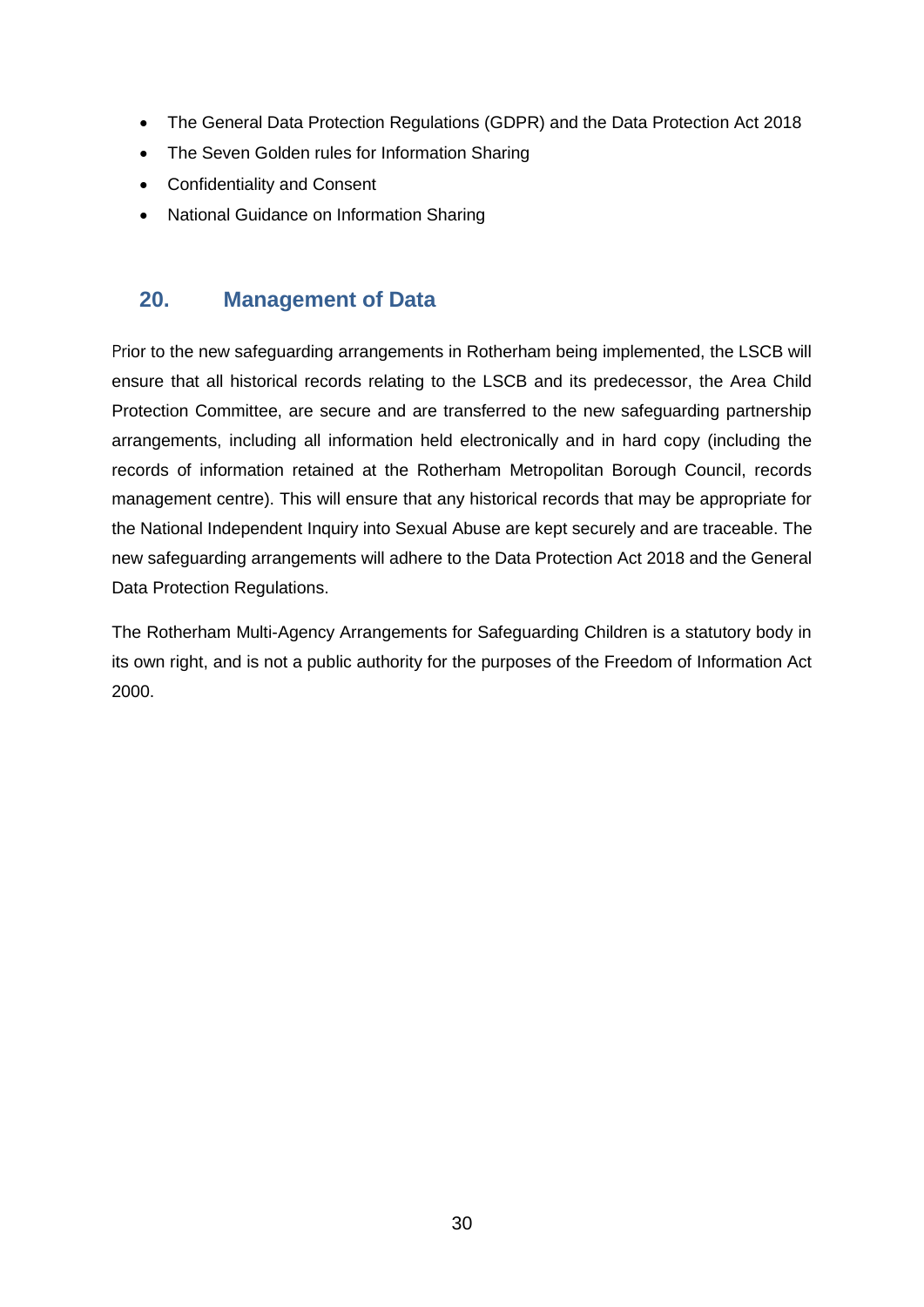## <span id="page-30-0"></span>**21. Appendix 1: Relevant Agencies**

#### **Education and childcare**

- The proprietor of an Academy school within the meaning given by section 1A of the Academies Act 2010.
- The proprietor of a 16-19 Academy within the meaning given by section 1B of the Academies Act 2010.
- The proprietor of an alternative provision Academy within the meaning given by section 1C of the Academies Act 2010.
- The governing body of a maintained school within the meaning given by section 20(7) of the School Standards and Framework Act 1998.
- The governing body of a maintained nursery school within the meaning given by section 22(9) of the School Standards and Framework Act 1998.
- The governing body of a pupil referral unit within the meaning given by section 19(2) of the Education Act 1996.
- The proprietor of an independent educational institution registered under section 95(1) of the Education and Skills Act 2008.
- The proprietor of a school approved under section 342 of the Education Act 1996.
- The proprietor of a Special post-16 institution within the meaning given by section 83(2) of the Children and Families Act 2014.
- The governing body of an institution within the further education sector within the meaning given by section 91(3) of the Further and Higher Education Act 1992.
- The governing body of an English higher education provider within the meaning of section 83 of the Higher Education and Research Act 2017.
- Any provider of education or training—
	- (a) to which Chapter 3 of Part 8 of the Education and Inspections Act 2006(c), and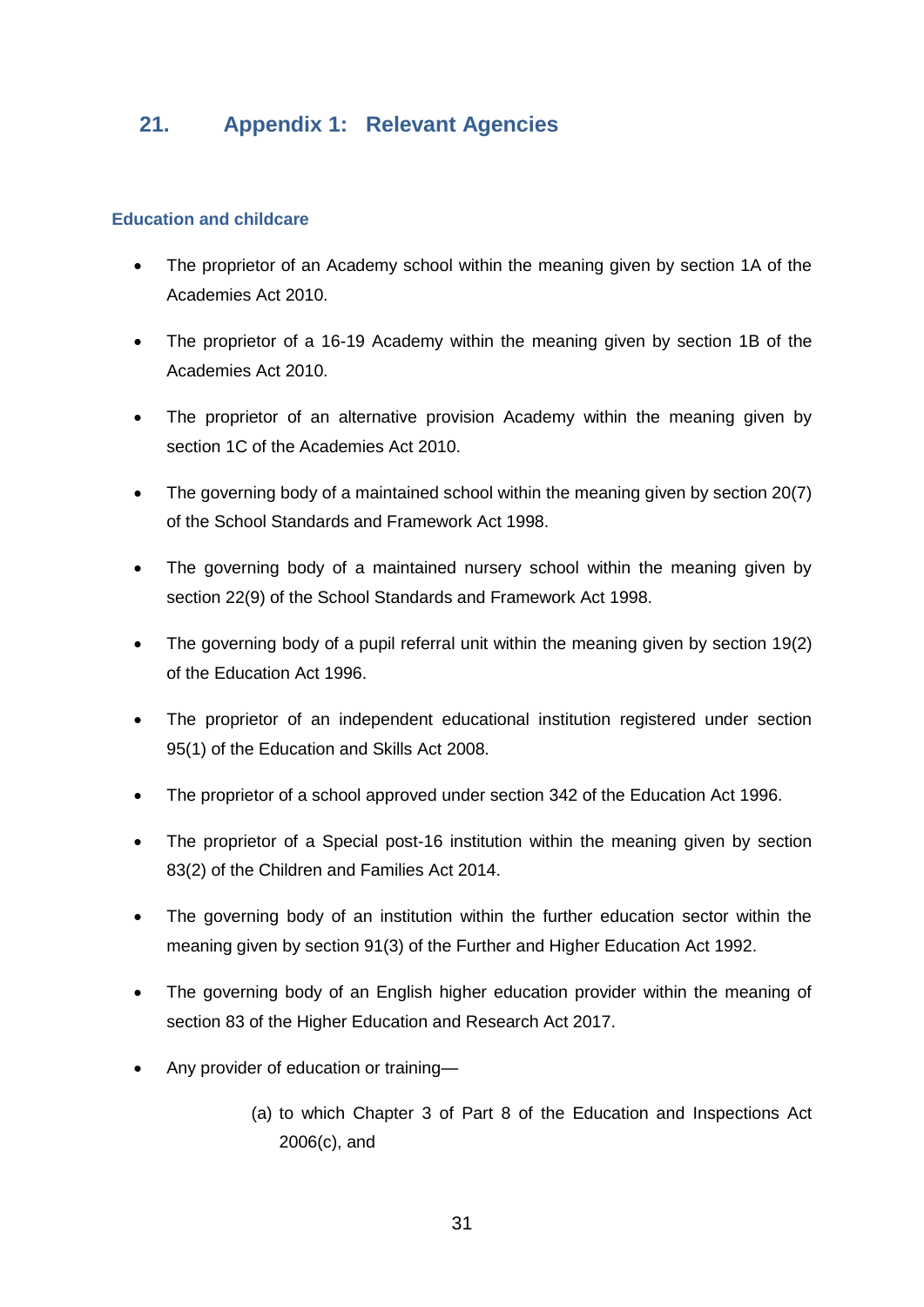- (b) In respect of which funding is provided by, or under arrangements made by, the Secretary of State.
- A person registered under Chapter 2, 2A, 3 or 3A of Part 3 of the Childcare Act 2006.
- The provider of a children's centre within the meaning given by section 5A (4) of the Childcare Act 2006.

**The above includes all Schools and Academies, Pupil Referral Units, Special Schools, Early Years Settings, Colleges and Alternative Provision.**

#### **Health and Social Care**

- The National Health Service Commissioning Board (known as NHS England) as established under section 1H (1) of the National Health Service Act 2006.
- An NHS trust established under section 25 of the National Health Service Act 2006: **(The Rotherham Foundation NHS Trust, Rotherham Doncaster and South Humber NHS Foundation Trust)**
- An NHS foundation trust within the meaning given by section 30 of the National Health Service Act 2006.
- The registered provider of an adoption support agency within the meaning given by section 8(1) of the Adoption and Children Act 2002.
- The registered provider of a registered adoption society within the meaning given by section 2 of the Adoption and Children Act 2002.
- A registered provider of a fostering agency within the meaning given by section 4 of the Care Standards Act 2000.
- A registered provider of a children's home within the meaning given by section 1 of the Care Standards Act 2000. **(Independent Children's Homes named here)**
- A registered provider of residential family centre within the meaning given by section 4(2) of the Care Standards Act 2000.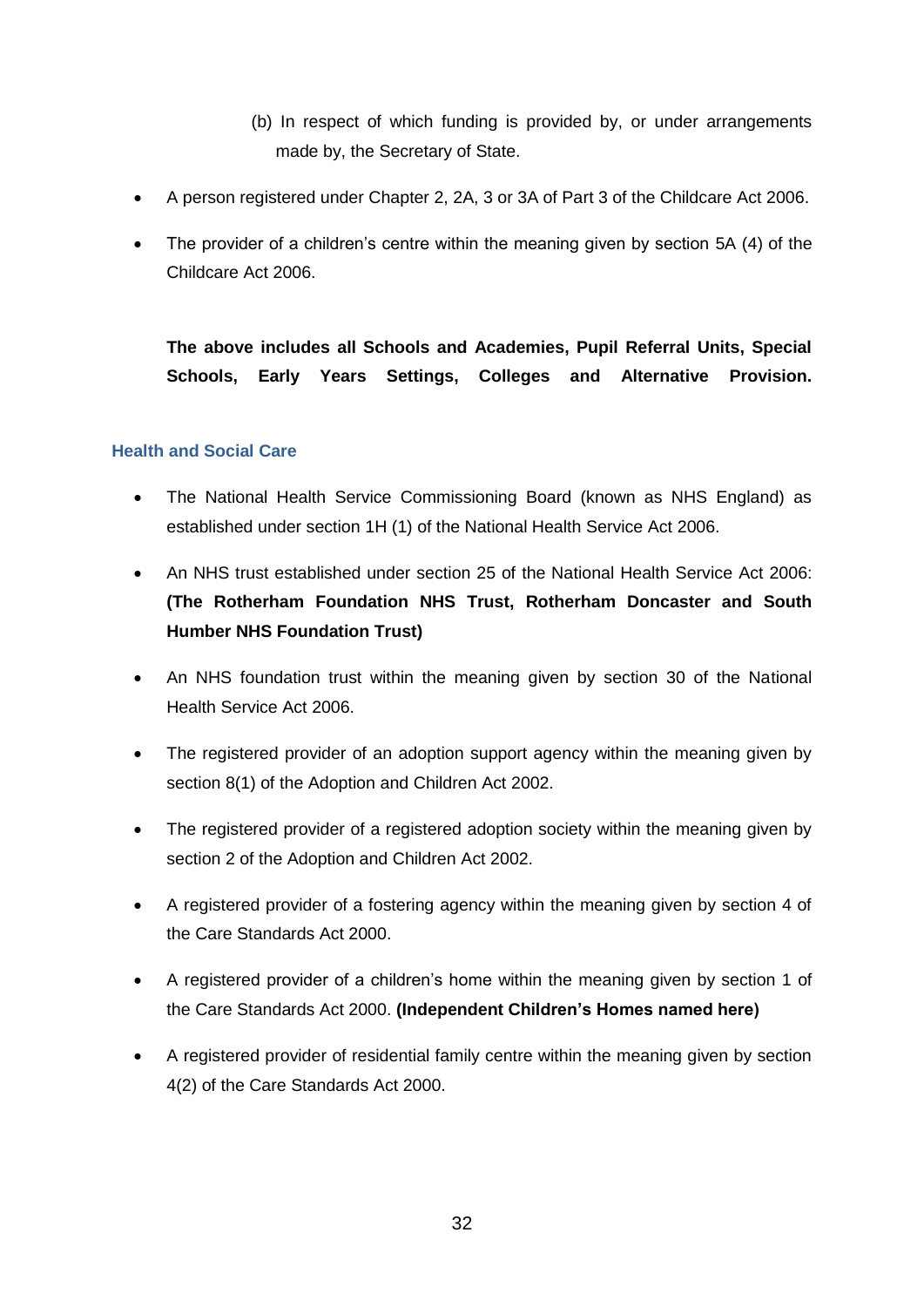• The registered provider of a residential holiday schemes for disabled children within the meaning given by regulation 2(1) of the Residential Holiday Schemes for Disabled Children (England) Regulations 2013/1394(b). (Liberty House).

#### **Criminal Justice**

- The Children and Family Court Advisory and Support Service (Cafcass) as established under section 11 of the Criminal Justice and Court Services Act 2000.
- Providers of probation services as defined by section 3(6) of the Offender Management Act 2007.
- Youth offending teams as established under section 39 of the Crime and Disorder Act 1998.

(Rotherham does not have a Youth Offending Institute with the borough. Children placed in such organisation out of borough will be monitored by the Youth Offending Service which will also secure assurance on the safeguarding policies and procedures of the Institute.)

#### **Police and Immigration**

- The British Transport Police as established under section 18(1) the Railways and Transport Safety Act 2003.
- National Crime Agency
- Any person or body for whom the Secretary of State must make arrangements for ensuring the discharge of functions under section 55 of the Borders Citizenship and Immigration Act 2009.

#### **Other agencies or organisations**

Charities within the meaning given by section 1 of the Charities Act 2011